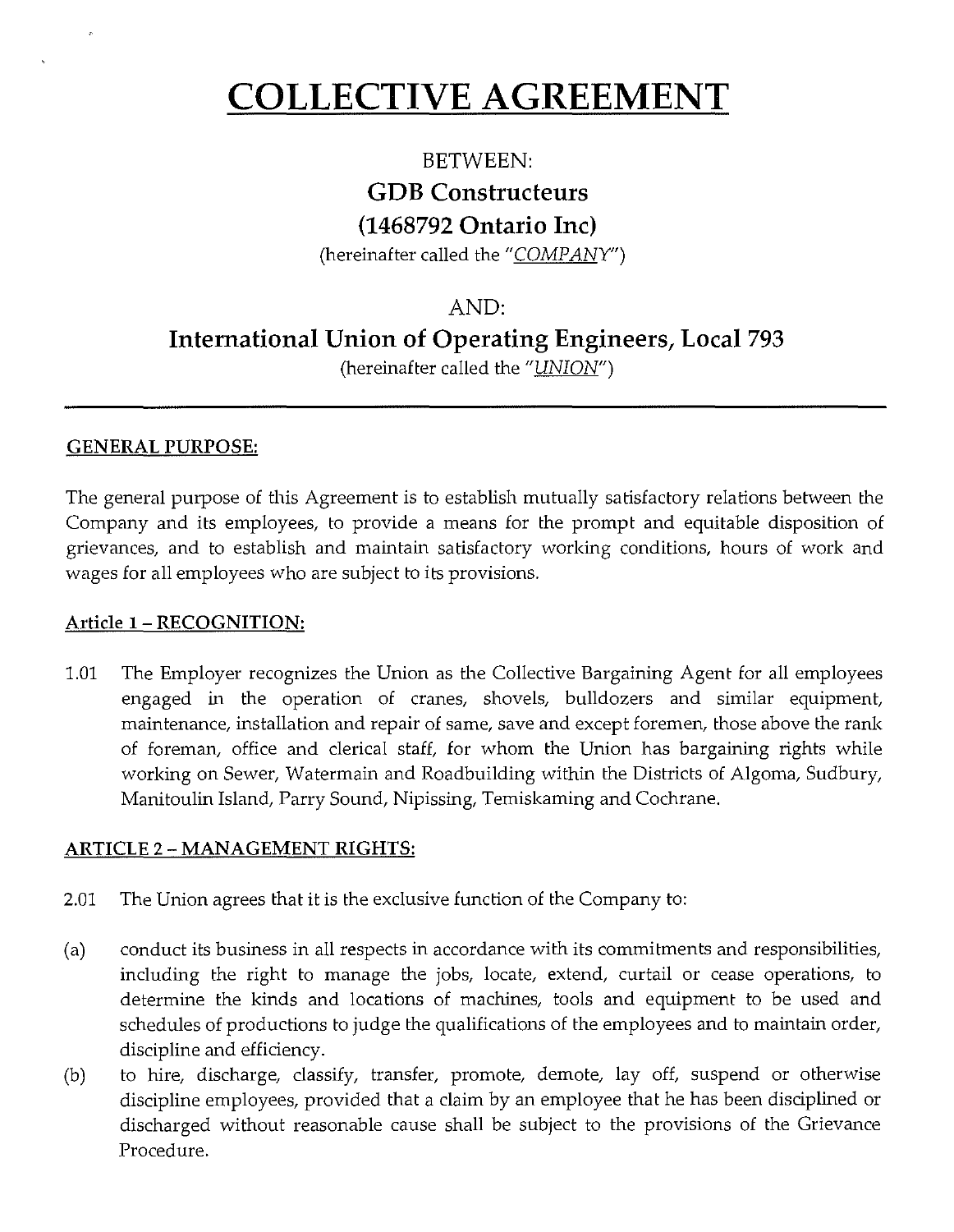## **ARTICLE** 3 - **UNION SECURITY:**

- 3.01 Each employee shall when working in a position within the bargaining unit described in Article 1 above, be required as a condition of employment to be a member of or apply for membership in the Union within Thirty (30) days of hiring or be replaced upon written request by the Union. At the discretion of the Employer along with Union approval the Employer has the ability to promote a worker from within the company without the immediate rate increase of that piece of equipment. Example promoting a Rock Truck operator to and Excavator operator, while learning the new skills required, the operator would be paid the Rock Truck rate.
- 3.02 Each employee shall, when working in a position within the bargaining unit described in Article 1 hereof, be required as a condition of employment to have working dues checked off on the basis of two percent (2%) of the total monetary package, which includes the hourly rate, vacation pay, health plan and pension plan contributions for each hour earned, plus \$25.75 monthly dues increasing July 1, 2020 as per Union Executive Board, plus five cents (5¢) advancement dues per hour earned or amounts as directed by the Union executive.
- 3.03 Where an employee authorizes the Company in writing, to deduct Union initiation fees from his pay, the Company will honour such authorization.
- 3.04 a) The Employer may recall former regular employees through the union office who have been absent from the Employer up to twelve (12) months.

b) Regular employees shall be defined as employees who have been on the Employer's payroll for six (6) consecutive months or more.

## **ARTICLE** 4 - **HIRING HALL:**

4.01 The Employer shall first call the Union office whenever additional personnel are required. The Company agrees to employ only members of the Union on projects within the scope of this Agreement providing the Union can supply the skilled personnel required to perform the work satisfactorily. The Union shall endeavour to supply employees from the area of work. Should the Union not be able to supply the required men, then the Company may hire such employees as are available and such employees shall, as a condition of employment, apply for membership in the Union within Thirty (30) days from commencement of hiring.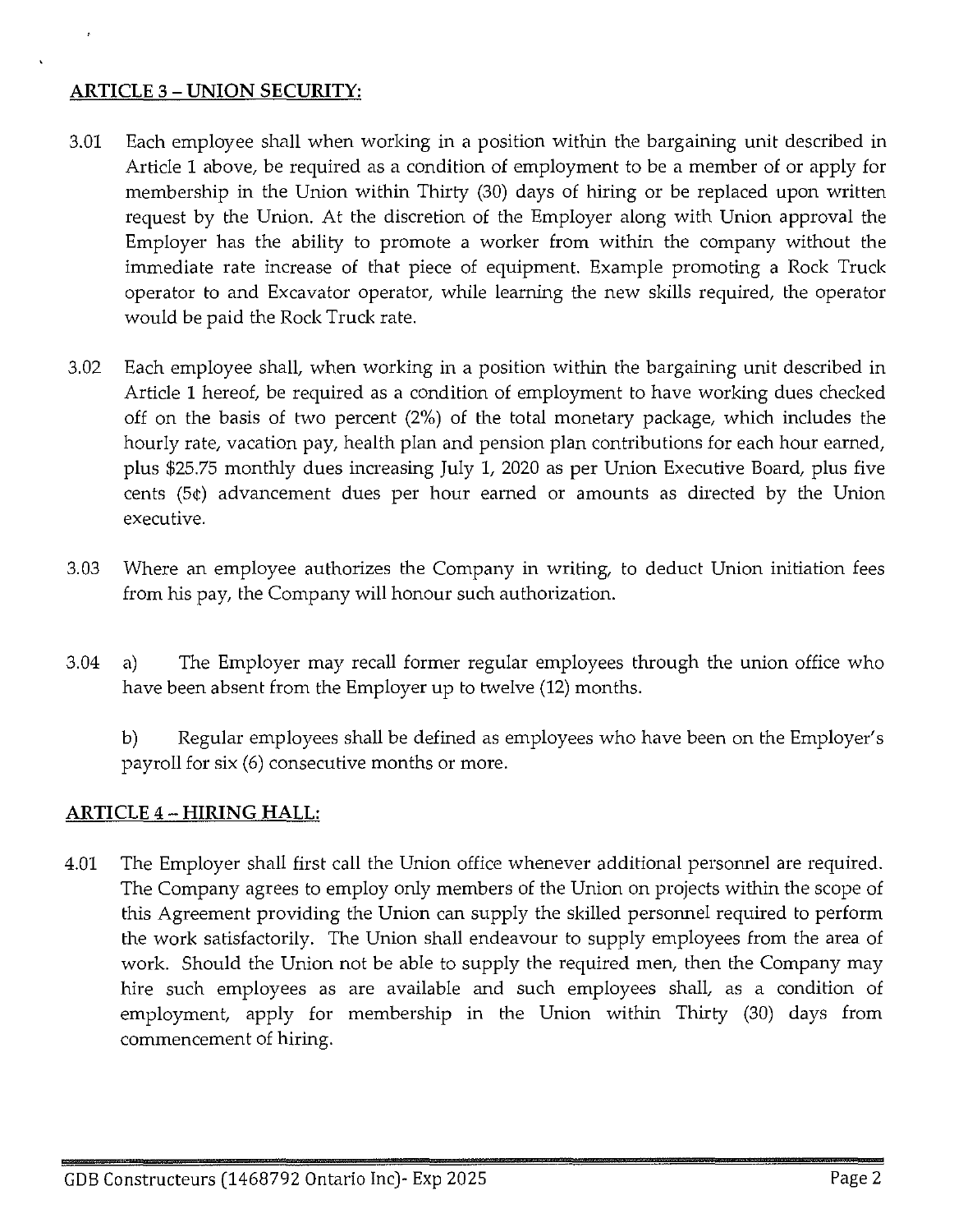## **ARTICLE** 5 - NO **STRIKES I LOCKOUTS:**

- 5.01 During the lifetime of this Agreement, the Union agrees that there will be no strikes, slowdown or picketing, and the Company agrees that there will be no lockout.
- 5.02 The Union shall not involve the Company in any dispute which may arise between the Union and any other Company and the employees of such other Company.

## **ARTICLE 6- UNION REPRESENTATION:**

6.01 The Union may appoint and the Company will recognize a Shop Steward or Shop Stewards (not more than one per shift).

The Steward shall be one of the last two employees covered under the terms of this agreement to remain working providing he/she is competent and capable of performing the remaining work. The Steward will also be one of the first two to be recalled after layoffs or work stoppages.

It is recognized that a steward is an employee of the Company and has regular duties to perform. A steward may not leave his or her duties without permission from his or her immediate supervisor. Such permission will not be unreasonably withheld.

- 6.02 The Union shall notify the Company in writing from time to time of the name of the Steward, and date of his appointment and the name of the former Steward whom he may be replacing.
- 6.03 If representatives of the Union wish to meet a Steward or other employees at their work site, they shall first make arrangements with the job Supervisor and such arrangement will be made if it does not interfere with the work.

## **ARTICLE** 7 - **GRIEVANCE PROCEDURE:**

- 7.01 There shall be an earnest effort on the part of both parties to this Agreement, to settle promptly through the procedure set out herein, any complaints, grievances, or disputes arising from the interpretations, application or administration of this Agreement.
- 7.02 All grievances to be dealt with under Step Two below shall be in writing, on forms supplied by the Union and signed by the employees having such grievances.
- 7.03 Written grievances, to be valid, shall set out the nature of the grievance, the Article or Articles of the Agreement alleged to have been violated and the nature of the remedy sought and shall not be subject to change at later steps except by mutual agreement in writing with the Employer, or in the case of remedy, an Arbitration Board.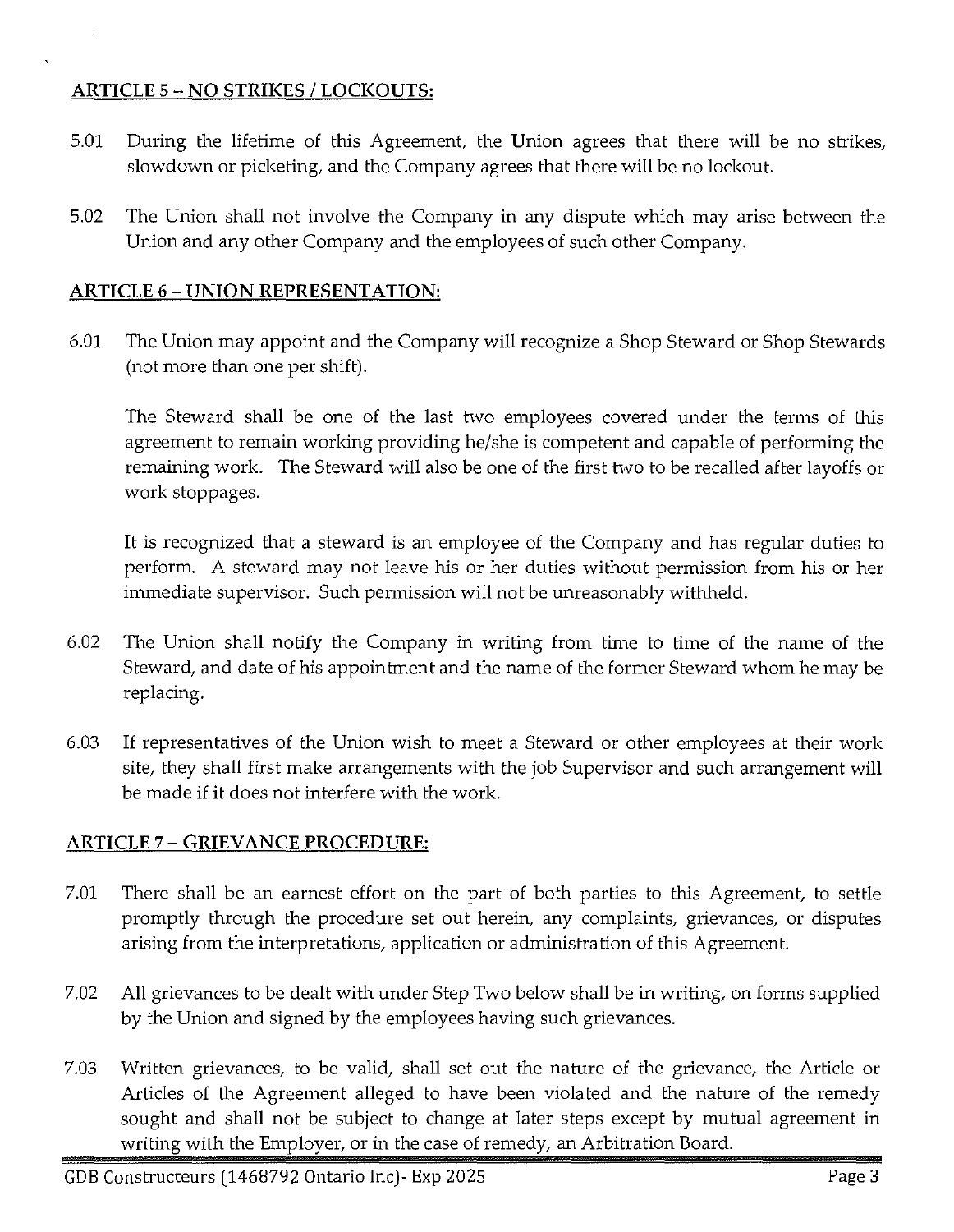- 7.04 In determining the time which is allowed in the various steps of Articles 6 and 7, Saturday, Sunday and Statutory Holidays shall be excluded and any time limits may be extended by mutual agreement in writing.
- 7.05 If advantage of the provisions of Article 6 and 7 hereof is not taken within the time limits specified therein or as extended in writing as set out above, the grievance shall be deemed to have been abandoned and may not be re-opened.
- 7.06 The Employer shall designate and name the official to whom a written grievance is submitted at Step No 2.
- 7.07 It is understood and agreed that an employee does not have a grievance until he has discussed the matter with his foreman or other supervisory personnel acting in this capacity and given him an opportunity to deal with the complaint. His decision shall be made known to said employee within forty-eight (48) hours. Grievances properly arising under this Agreement shall be adjusted and settled as follows:

## **STEPl**

Within ten (10) full working days after the circumstances giving rise to the grievance occurred or originated, the aggrieved employee and/or a Union Representative shall present the grievance in writing to the official of the Employer named by the Employer to handle grievances at this step. If a settlement satisfactory to the Union and the employee concerned is not reached within two (2) full working days, the grievance may be presented as indicated in Step Two at anytime within five (5) full working days thereafter or if the grievance involves monetary, discipline or discharge matters, not involving the interpretation of the Agreement to final and binding determination.

#### **STEP 2**

At this Step the grievance may be submitted to a local area Joint Committee consisting of Representatives of the Union and Representatives of the area Employer Association. Should no satisfactory settlement be reached within five (5) working days of the grievance being submitted to the local area Joint Committee, the grievance may be presented as indicated in Step 3.

#### **STEP3**

At this Step the grievance shall be referred to the Joint Labour Management Committee which shall convene a meeting within ten (10) full working days to deal with the grievance. Should no satisfactory settlement be reached within five (5) full working days after the meeting, the grievance may be submitted to arbitration.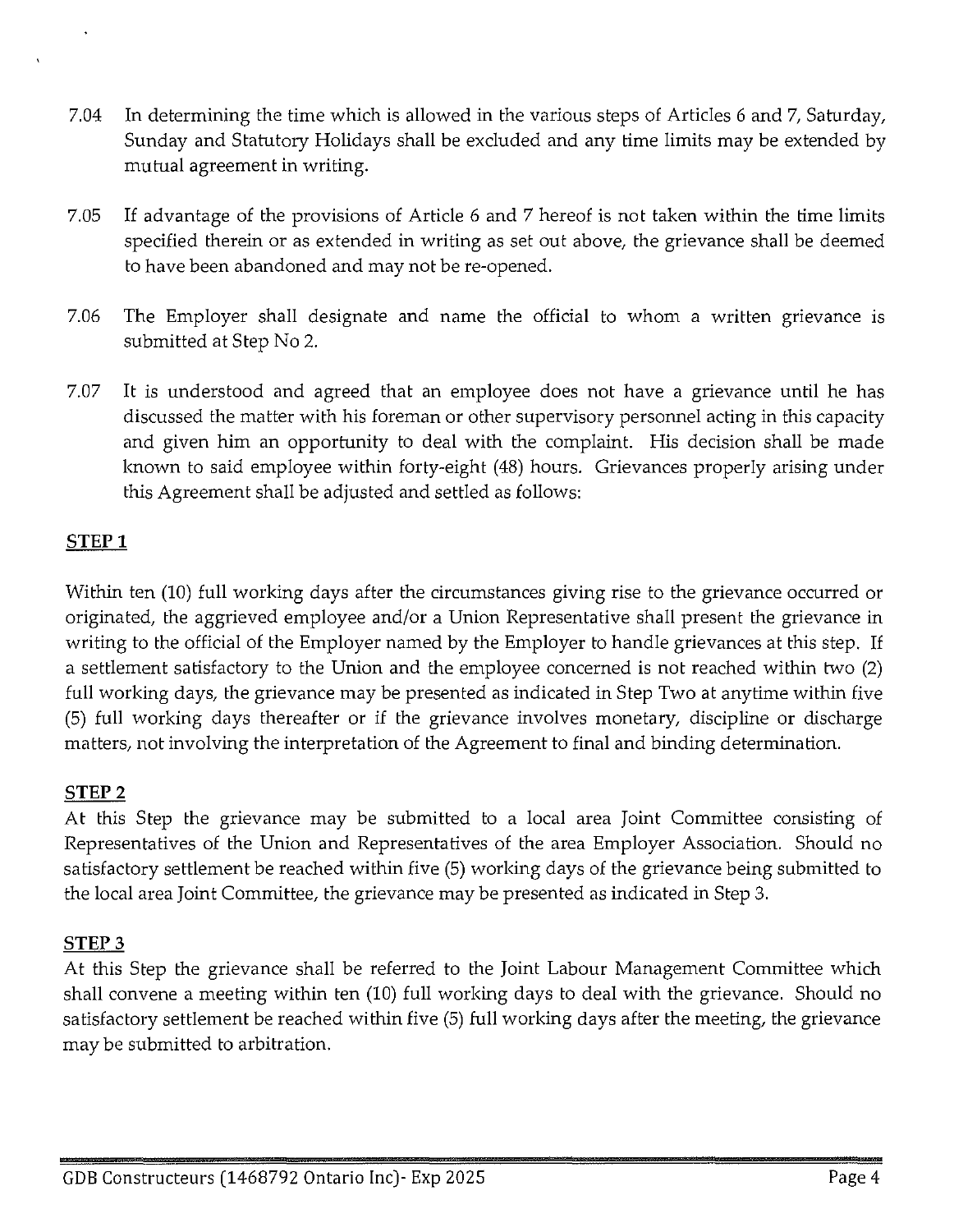- (b) The Union may process a written grievance which involves a number of employees of an Employer or the interpretation of the Agreement. Such grievance shall be commenced at Step Three of the above procedure. The Employer Bargaining Agency or an Employer may process a written grievance alleging a violation of, or the interpretation of this Agreement at Step Three of the above procedure. Such grievances shall be commenced at Step Three within ten (10) full working days after the circumstances giving rise to the grievance occurred or originated.
- (c) No decision or settlement involving any grievance which has been dealt with at Step One or Two above, other than grievances which have been properly referred to final and binding determination, shall be used by any party as a precedent in future cases and shall be treated as only applicable to the grievance in question.
- 7.08 Notwithstanding the above, a grievance concerning wages and fringe benefits may be presented within thirty (30) days after the circumstances giving rise to the grievance occurred or originated and further provided that a grievance concerning Welfare or Pension contributions may be presented within thirty (30) days after the particulars of such grievance should have reasonably become first known to a Union Representative.

## **ARTICLE 8-ARBITRATION**

- 8.01 The parties to this Agreement agree that any grievance which has been properly carried through all of the steps of the Grievance Procedure outlined in article 7 may be referred to a Board of Arbitration or other final determination within twenty (20) working days after completion of Step Three of Article 7.07.
- 8.02 The Board of Arbitration will be composed of one (1) person appointed by the Employer, one (1) person appointed by the Union and a third  $(3^{rd})$  person to act as Chairman chosen by the other two members of the Board.
- 8.03 Within five (5) working days of the request by either party for a Board each party shall notify the other in writing of the name of it's appointee.
- 8.04 Should the person chosen by the Employer to act on the Board and the person chosen by the Union fail to agree on a third member as Chairman within five (5) days of the notification mentioned above, the Minister of Labour of the Province of Ontario will be asked to appoint a Chairman.
- 8.05 The decisions of the Board of Arbitration or a majority of such Board constituted in the above manner shall be binding on the parties to this Agreement.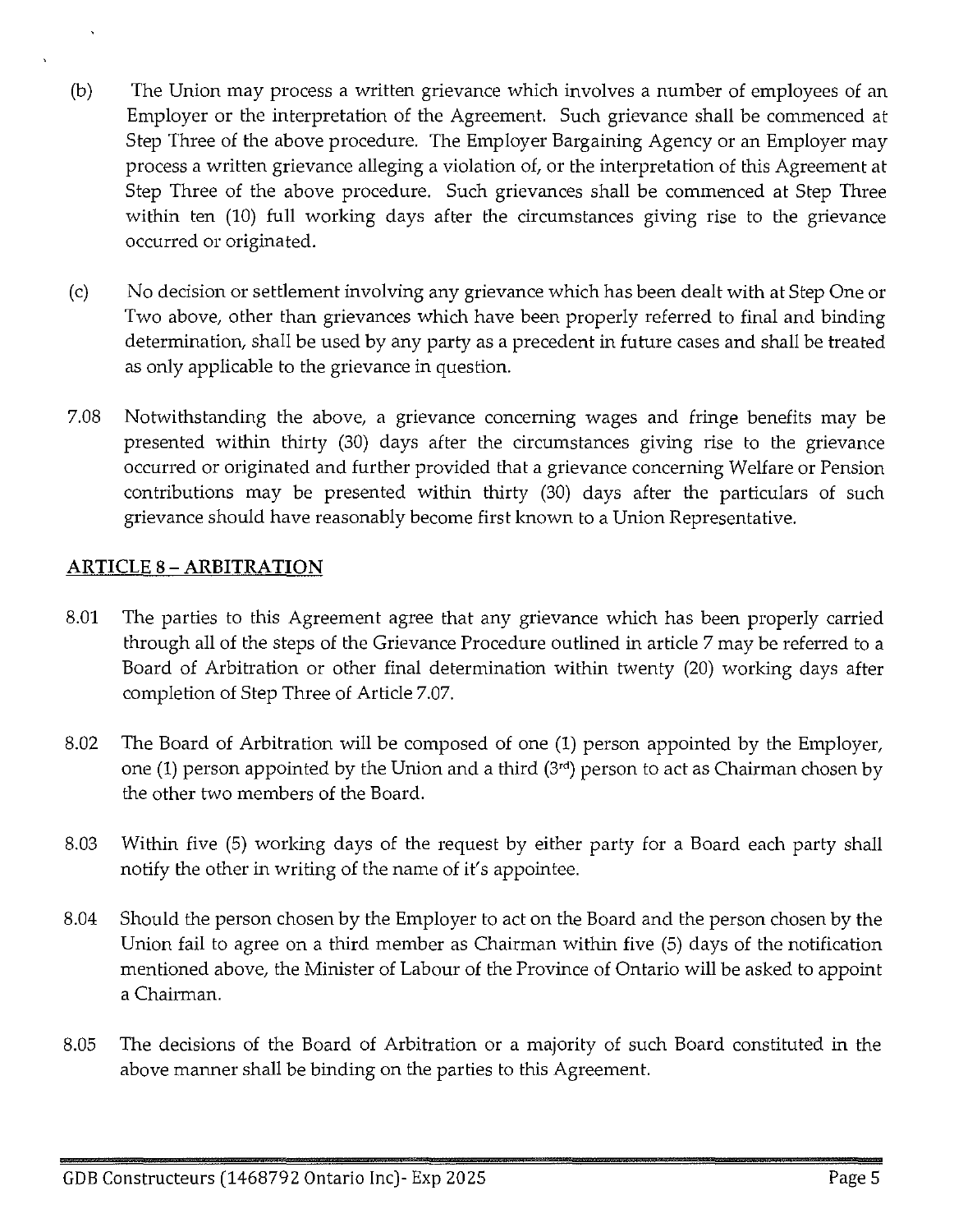- 8.06 The Board of Arbitration shall not have any power to alter or change any of the provisions, for any existing provisions, nor to give any decisions inconsistent with the terms and provisions of this agreement.
- 8.07 Each of the parties to this Agreement will bear the expenses of the Arbitrator appointed by it and the parties will jointly bear the expense of the Chairman.

## **ARTICLE 9 -TRAVELLING EXPENSES:**

9.01 When transportation is provided, employees will be paid their regular hourly rate for time travelled after one half hour of travel time from an assembly point to the job site and return. (Travel time hours will be paid at the employee's regular straight time rate and will not be included in the calculation of over-time). If a member uses his/her personal vehicle to travel from jobsite to jobsite during their shift they will be paid the applicable hourly rate.

In lieu of the above transportation, employees will be paid \$0.56 cents/km for all kms travelled to the free zone from employee's home address or company office (assembly point), whichever is less. The free zone is a 40 km circumference from the job site office.

- 9.02 Where an employee, who is employed by the Company is required to work out of the area and is unable to return home each night, he shall be provided with suitable room by the Company, and he shall be paid Fifty-five (\$55.00) per day for meals for each working day over and above his weekly earnings effective July 1, 2020 for the remainder of the contract. The Company will assist the employee in securing suitable accommodation.
- 9.03 The Company may wish to supply meals on out of town projects. In such circumstances the Company will contact the Union to obtain and the Union will not unreasonably withhold, a letter of Understanding.

## **ARTICLE 10-PAY DAY AND TERMINATION:**

- 10.01 All wages shall be paid in cash or by cheque during working hours or by direct deposit at the option of the Company. Such wages shall be paid weekly or every two weeks as is the present practice of the Company.
- 10.02 In the case of lay off all employees shall be paid up to date on the job site where practical: otherwise, cheques, E.I. Record of Employment Certificates and Ontario Health Insurance Plan Form 104 shall be forwarded by Registered Mail to his/her last known address within forty-eight (48) hours of the lay off. Notification to, or attempted notification of lay off, to an employee on a Saturday, Sunday or Holiday shall not be considered proper notice unless the employee is working on such days.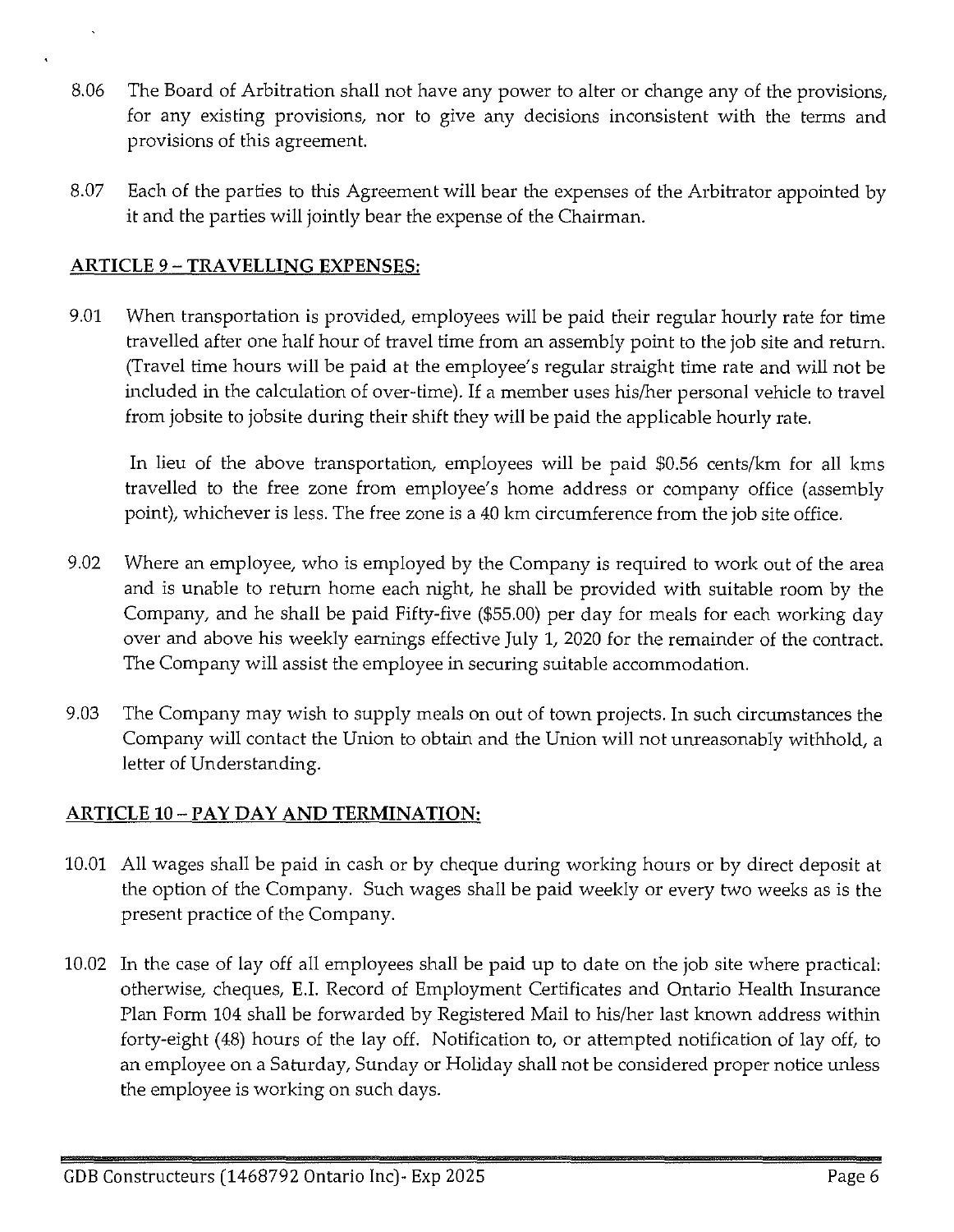- 10.03 In the event of a layoff, the employer shall abide by the following procedure, provided the remaining employees are competent and capable of performing the work:
	- i) First laid off shall be applicants for membership in the union;
	- ii) Second laid off shall be members of the union from out of province working on permits or travel cards;
	- iii) Third laid off shall be members of the union who are in receipt of a retirement pension from the I.U.0.E. Local 793 Pension Plan and such member shall not be recalled without a clearance card from the union;
	- iv) Last laid off shall be all other members of the union.
- 10.04 When laid off, employees shall be allowed sufficient time with pay to clear up their personal and company property on the job site.

## **ARTICLE 11- REPORTING ALLOWANCE:**

11.01 An employee, who reports for work as usual and who, through circumstances beyond his control, cannot complete the day's work, shall be paid for four (4) hours (or as set out in the appropriate Schedule attached hereto). However, he shall remain at work on maintenance of his machine or other equipment coming within his craft, unless released by the foreman.

## **ARTICLE 12- INCLEMENT WEATHER:**

12.01 An employee who reports for work at the employer's shop or job site, unless directed not to report, and for whom no work is available, due to inclement weather, shall receive a minimum of two hours (2) reporting time, provided the employee remains on the job for two (2) hours after his designated starting time, if requested to do so by the foreman.

If an employee is directed to work and commences to work, Article 11 applies.

## **ARTICLE** 13 - **PROTECTIVE CLOTHING:**

- 13.01 The Company shall provide employees with such protective and wet weather clothing as it deems necessary. The Union recognizes the right of the Company to economically supervise the distribution of the clothing provided.
- 13.02 Every employee shall be required, as a condition of employment, to wear suitable footwear and a safety helmet of the type prescribed by the Occupational Health and Safety Act. The helmet shall be paid for by the employee at the time it is supplied and, on termination of employment, the employee will be credited with the amount paid, provided the helmet is turned in, in reasonable good condition, normal wear accepted.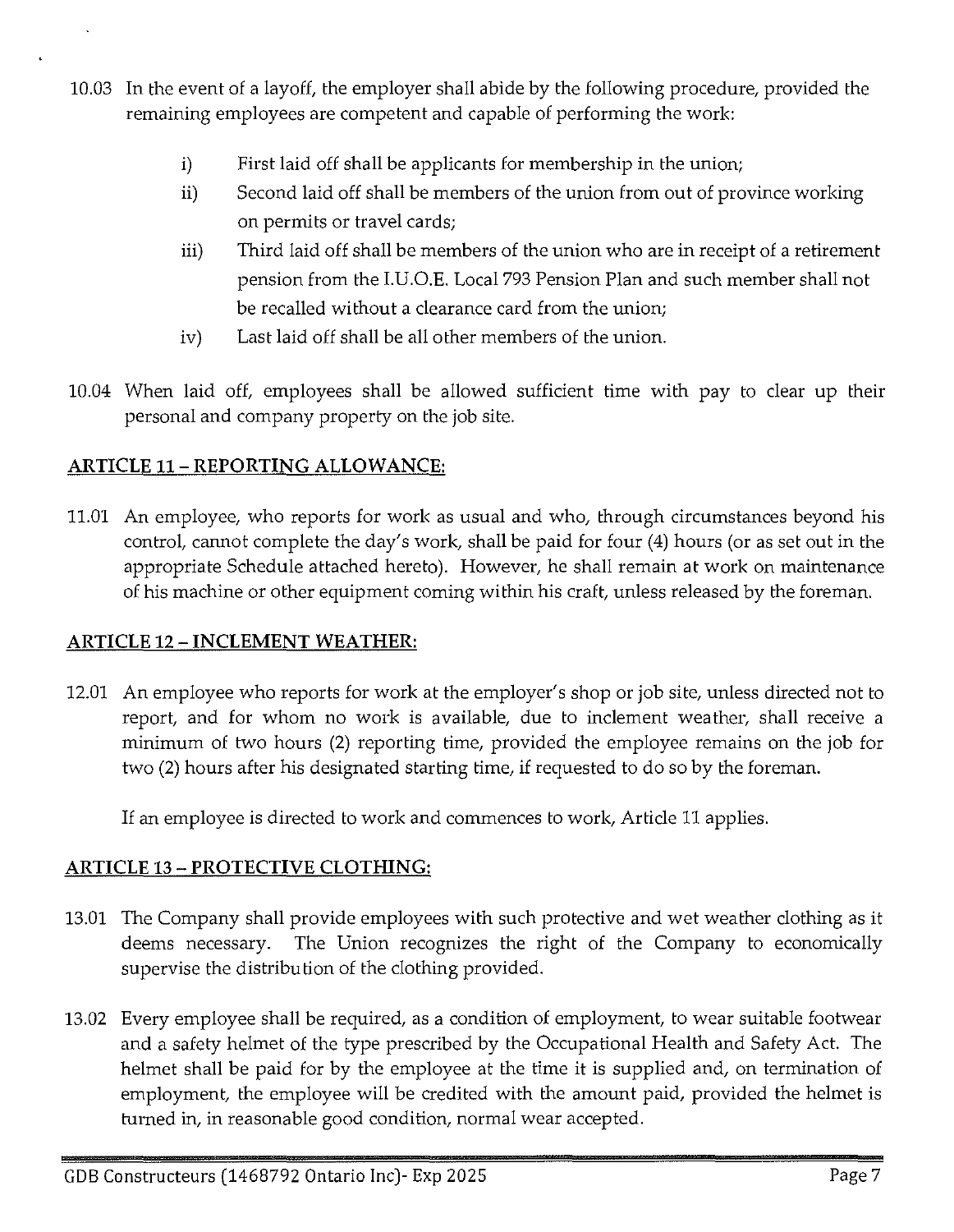13.03 A bulletin board will be provided by the Company for the use of the Union to post notices, etc., but all such notices shall have prior approval of the Company.

## **ARTICLE 14 - WAGE RATES, HOURS OF WORK AND OVERTIME, STATUTORY HOLIDAYS, VACATION PAY AND BENEFITS:**

14.01 Wage rates, hours of work and overtime, statutory holidays, vacation with pay, benefits, shift premium and other conditions of employment shall be in accordance with the Schedule or Schedules attached hereto and which are hereby made a part of this Agreement.

## **ARTICLE 15 - COFFEE AND LUNCH BREAK:**

- 15.01 It is agreed that employees covered by this Agreement shall be allowed one (1) coffee break in each half of their working shifts.
- 15.02 It is further agreed that employees covered by this Agreement will be allowed a half (1/2) hour lunch break. It is also agreed that no employee shall be required to work more than five (5) hours without a lunch break. Such lunch break to be taken on employee time.

#### **ARTICLE 16 - JURISDICTIONAL DISPUTES:**

- 16.01 The Employer and the Union agree that there shall be no work stoppage resulting from jurisdictional disputes. In the case of a jurisdiction dispute, the Employer agrees to assign work in accordance with the Contractor's Responsibility Section of the Procedural Rules and Regulations of the Building and Construction Trades Department AFL-CIO.
- 16.02 All jurisdictional disputes shall be settled and adjusted according to the present plan established by the Building and Construction Trades Department AFL-CIO or any method or procedure which may be adopted in the future by the Building and Construction Trades Department. Decisions rendered shall be final and binding and conclusive on the Employer and the Union.
- 16.03 Where there is any dispute or questions about the operation, by Operating Engineers, of any of the equipment listed in the Schedules attached hereto, the Employer shall continue to assign operation of the equipment to such Operating Engineers.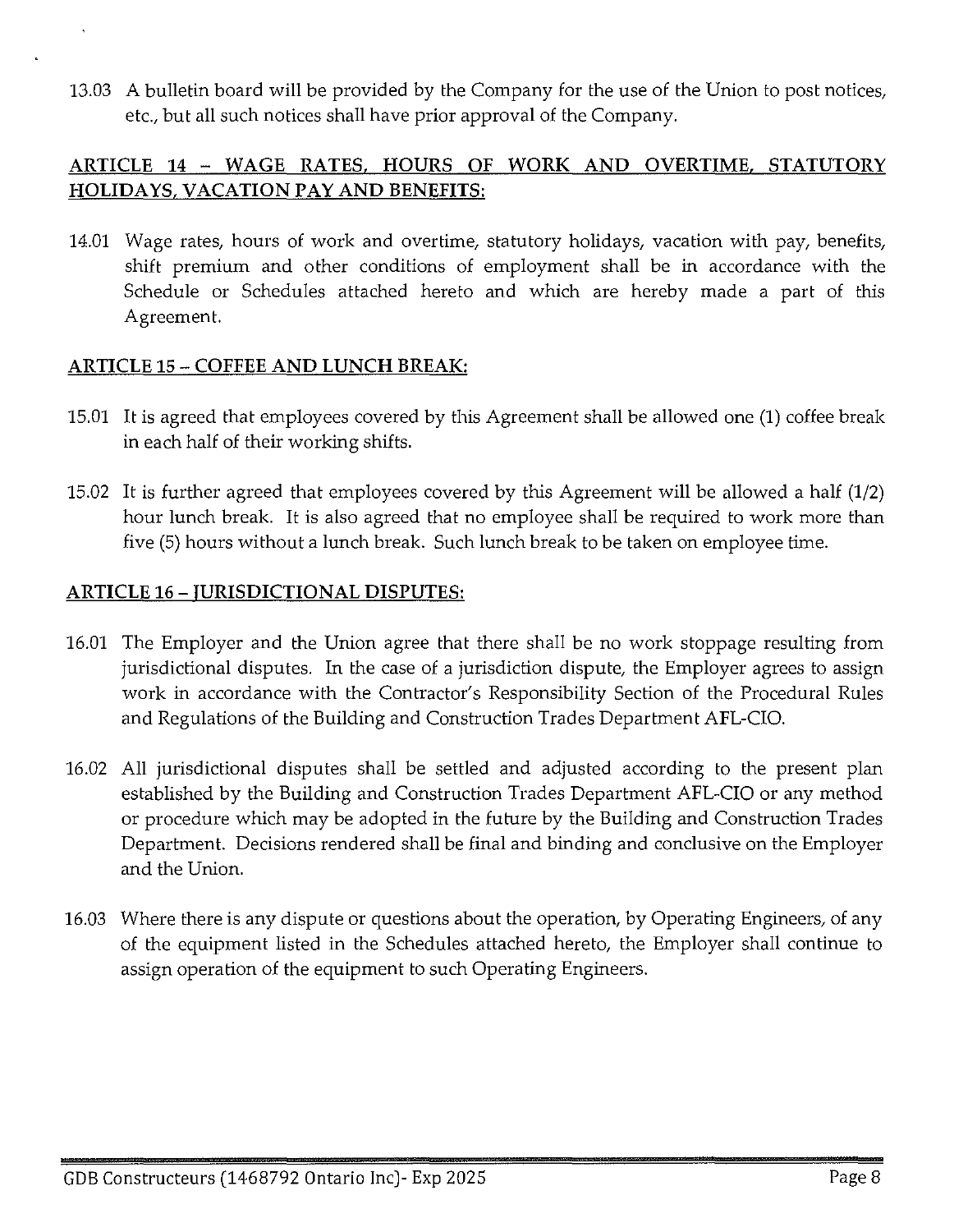## **ARTICLE 17 - NOTES TO SCHEDULE 'B':**

17.01 The provisions of the Sewer and Watermain Construction Schedule shall apply only to work performed on Sewer and Watermain Construction which is performed by the Employer as a separate contract and shall not apply to any work performed on Sewer and Watermain Construction which is an integral part of a general contract which includes Road or Parking Lot, Construction Paving, etc.

### **ARTICLE 18 - PRE-APPRENTICE/APPRENTICE-TRAINING:**

**18.01** The Company will hire (1) one pre-apprentice or equipment apprentice each construction seasons but is not limited to only (1) one pre-apprentice or equipment apprentice. The Employer may hire the pre-apprentice or equipment apprentice. If the Employer does not have a candidate for the pre-apprentice or equipment apprentice position, the Union will dispatch a pre-apprentice or equipment apprentice from the hall.

#### **APPRENTICE TRAINEES:**

**a)** A new Trainee entering the industry who has taken pre-employment training at the Training Institute will work for his first 1,000 hours at \$17.00/hr plus applicable pension and benefits for the machine which he is operating.

**b)** When a Trainee has completed his first 1,000 hours plus all of the related training provided for in the Training Standards of the Training Fund, and after written assessment by the Employer, and the Training Fund, each Trainee will be employed for the next 1,000 hours at \$19.50 /hr plus applicable pension and benefits for his classification.

c) When a Trainee has completed 2,000 hours plus all of the related training provided for in the Training Standards of the Training Fund, and after written assessment by the Employer, and the Training Fund, each Trainee will be employed for the next 1,000 hours at \$22.00/hr plus applicable pension and benefits for his classification.

**d)** After completion of 3,000 hours of on-the-job training and all related training as from time to time specified by the Training Fund the Trainee will then fit into the work force at the rate of pay provided for in the Collective Agreement.

e) Employers shall request Trainees through the Union District Offices who, in turn, will notify the Training Fund at 2245 Speers Road, Oakville. All dispatching of Trainees shall be done from the appropriate Union District Office under the direction of the Training Fund.

18.02 The Union will provide WHMIS, Ground Disturbance Level II and Pipeline Safety training for dispatched members.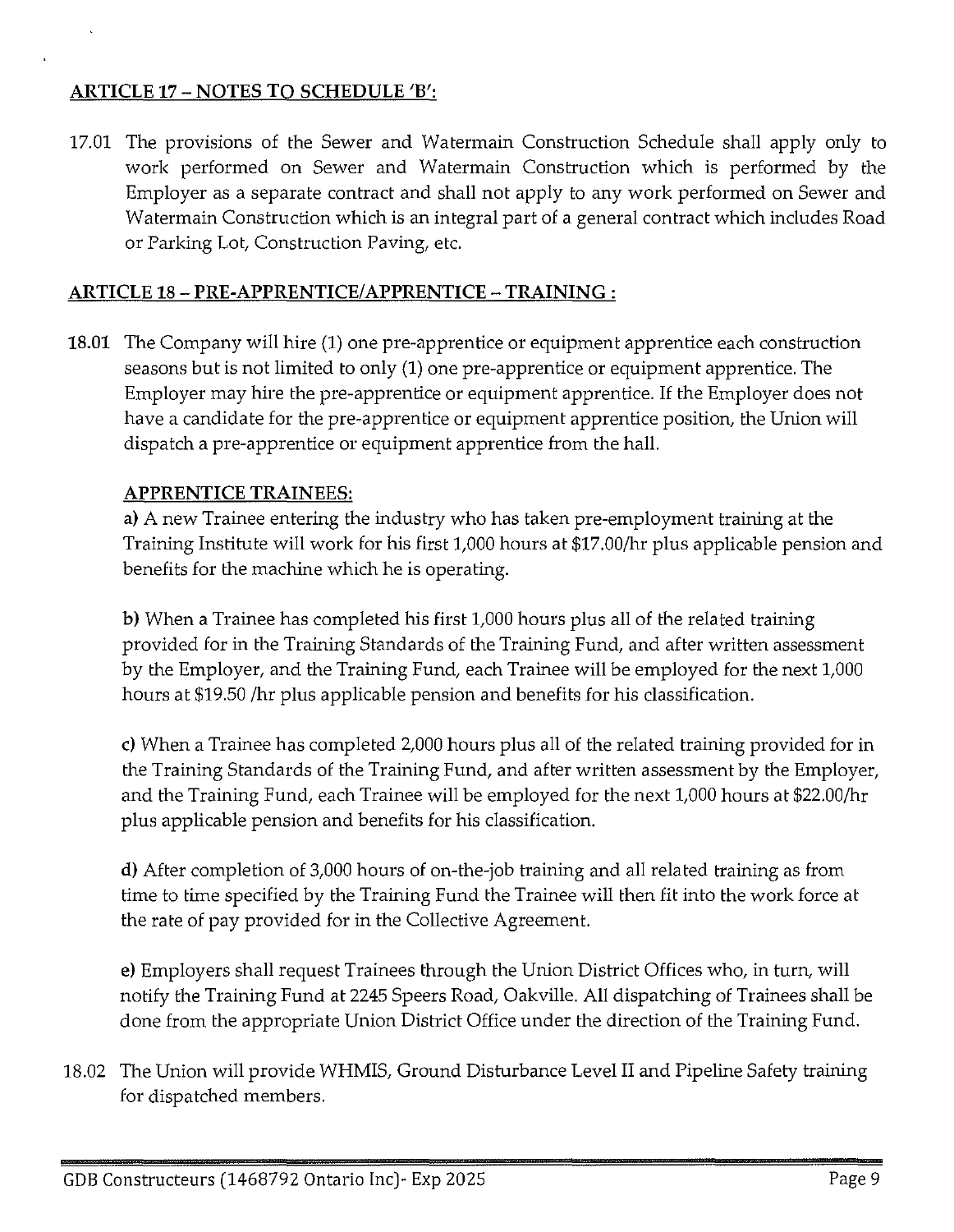## **ARTICLE** 19- **NATIONAL TRAINING FUND, DENOVO, SUB FUND**

#### 19.1 NATIONAL TRAINING FUND

The Employer shall contribute Five Cents (\$.05) per hour to the National Training Fund for each hour earned by each employee in its employ, to be submitted with the Pension and Health Fund payments herein provided for the purpose of developing and implementing programs established by the National Training Fund.

#### 19.2 DENOVO TREATMENT CENTRE

The Employer shall contribute two cents (\$.02) per hour to the Health Plan for each hour earned by each employee in its employ as a DeNovo Centre contribution, to be submitted with the Health and Pension Fund payment herein provided.

#### 19.3 SUPPLEMENTARY UNEMPLOYMENT BENEFIT PLAN (SUB PLAN)

Effective May 1, 2020, the Employer shall contribute \$0.05 per hour earned for each employee in his/her employ. Effective May 1, 2021 the Employer shall contribute \$0.10 per hour earned for each employee in his/her employ. Effective May 1, 2022 the Employer shall contribute \$0.36 per hour earned for each employee in his/her employ.

The Parties agree the SUB Plan shall be established, managed, operated and administered solely by the Trustees of the SUB Plan and that nothing herein shall be construed to make the Employer, or any individual contractor bound to the Collective Agreement, an insurer or provider of SUB Plan benefits. The financial obligation of the Employer and any individual contractor to the Collective Agreement is entirely fulfilled by making the contributions required herein.

The Parties agree any issue concerning the SUB Plan (including but not limited to eligibility to participate in, and entitlement under, the SUB Plan) shall be subject to the specific provisions of the SUB Plan. Any dispute over payment of SUB Plan benefits shall be adjusted solely between the member and the Trustees of the SUB Plan. The Employer, or any individual contractor bound to the Collective Agreement, shall not be requested or required to participate in any such dispute.

The Union agrees to save harmless and indemnify the Employer, and any individual contractor bound to the Collective Agreement, from and against a claim, charge, tax, penalty or demand which may be made by the Canada Revenue Agency regarding the obligation to pay income tax, a charge, a tax, or a penalty under any law including, but not limited to, the *Income Tax Act (Canada)*, in respect of any amount paid to a member under the SUB Plan, and in respect of any claim, charge, tax or penalty which may be made on behalf of or related to the Employment Insurance Commission and Canada Pension Commission or any other government agency or commission under the applicable statutes and regulations with respect to any amount paid to a member under the SUB Plan.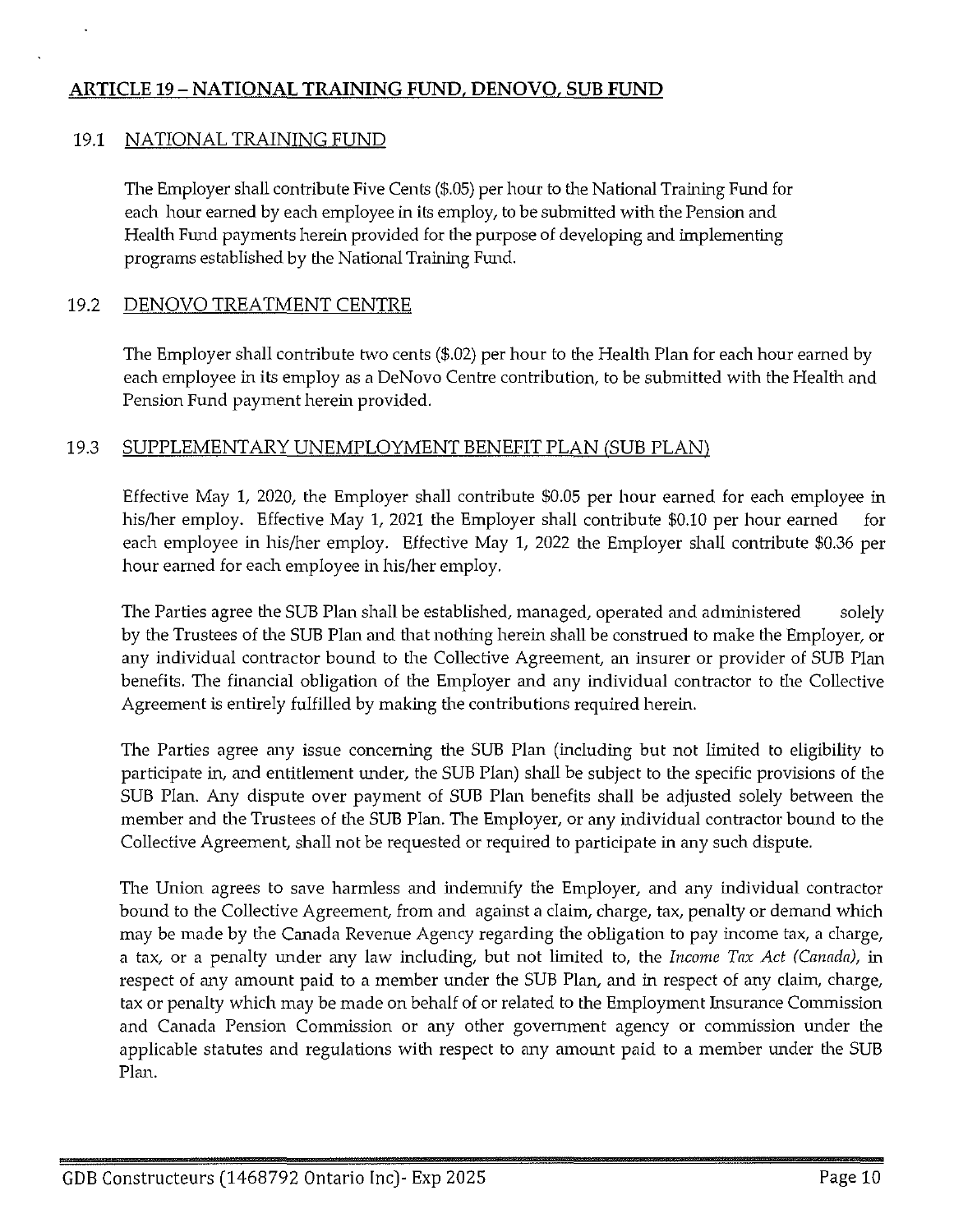#### ARTICLE 20 - DURATION:

20.01 This Agreement shall become effective June 15, 2020 and shall continue in force from year to year thereafter, unless either party shall furnish the other with notice of termination or proposed revision of this Agreement within (120) days before the 31<sup>st</sup> day of March, 2025 or in any like period in any year thereafter.

IN WITNESS THEREOF the party of the first part and the party of the second part have caused their proper officers to affix their signatures as of the date and year first above written:

Dated this  $\frac{1}{5}$  day of December 2020.

SIGNED ON BEHALF OF: GDB Constructeurs SDB Constructeurs<br>1468792 Ontario Inc

**Signature** 

Brad Isaac Executive Director Please Print Name and Title

(Note: Please complete date line above)

1-61 Beo+ty *street*  Address

Sudbury Ontar. 0 P3C 461 City, Province, Postal Code

7US *{,T3* - '5& ~ 705 *l..* 73 7ll */O*  Telephone and Fax Number(s)

brad Onocabrild.com Email Address

SIGNED ON BEHALF OF: International Union of Operating Engineers, Local 793

Mike Gallagher, Business Manager

Joe Redshaw, President

Rick Kerr, Treasurer

Joe Dowdall, Vice President DAVE TURPLE

Buan / al

Brian Alexander, Recording-Corresponding **Secretary** 

Recommended By: Kirk Fournier, Business Representative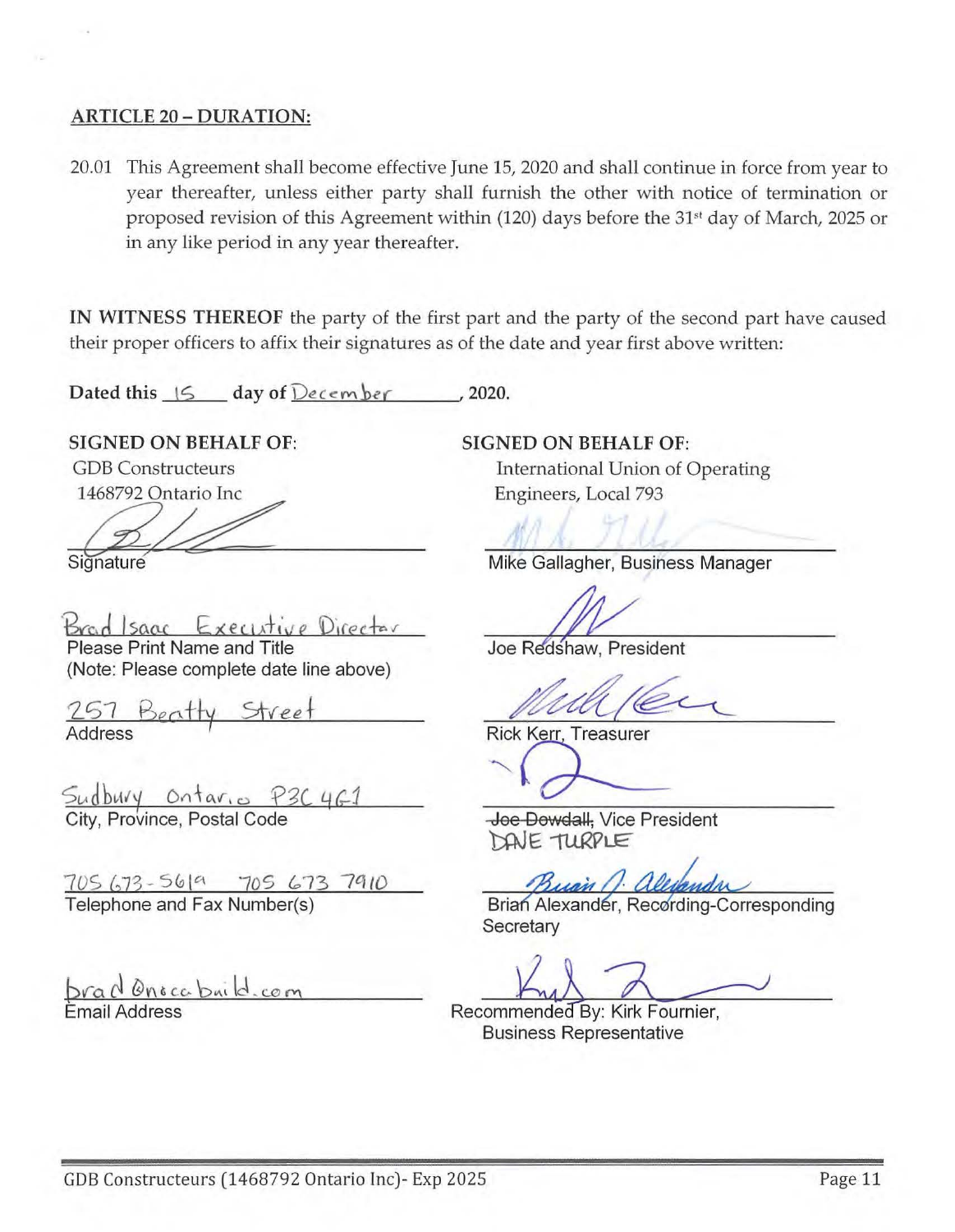## **SCHEDULE A MINIMUM WAGE RATES FOR ROADBUILDING**

## *Classification I:*

Gradall operator, Clam operator, Crane Operator including Pile Driving, Shovel Operator, Dragline Operator, Backhoe Operator, Heavy Duty Mechanic Licensed, Derricks, Caisson Boring Machines over 25 H.P., Surveyor.

|               | <b>WAGE</b> | VAC. PAY | <b>BENEFITS</b> | <b>PENSION</b> | <b>TOTAL</b> |
|---------------|-------------|----------|-----------------|----------------|--------------|
| June 15, 2020 | 28.27       | 2.54     | 4.20            | 4.80           | 39.81        |
| April 5, 2021 | 29.10       | 2.61     | 4.20            | 4.80           | 40.71        |
| April 4, 2022 | 29.73       | 2.67     | 4.20            | 4.80           | 41.40        |
| April 3, 2023 | 30.42       | 2.73     | 4.30            | 4.90           | 42.35        |
| April 1, 2024 | 31.11       | 2.79     | 4.40            | 5.00           | 43.30        |

## *Classification II:*

Welder Class A licensed, Grader Operator Class A, Fine Grade Dozer

|               | <b>WAGE</b> | VAC. PAY | <b>BENEFITS</b> | <b>PENSION</b> | <b>TOTAL</b> |
|---------------|-------------|----------|-----------------|----------------|--------------|
| June 15, 2020 | 27.04       | 2.43     | 4.20            | 4.80           | 38.47        |
| April 5, 2021 | 27.87       | 2.50     | 4.20            | 4.80           | 39.37        |
| April 4, 2022 | 28.50       | 2.56     | 4.20            | 4.80           | 40.06        |
| April 3, 2023 | 29.19       | 2.62     | 4.30            | 4.90           | 41.01        |
| April 1, 2024 | 29.88       | 2.68     | 4.40            | 5.00           | 41.96        |

## *Classification III(A):*

Roller Operator on Asphalt, Washing Plant Operator, Crusher, Asphalt Plant Operator, Asphalt Spreader, Concrete Spreader, Scraper, General Dozer Operator including Sideboom Operator, Crawler, or Rubber Tired Industrial Tractor with attachments, Oil Distributor Operator, Pitman Type Truck over 6 Ton, Trenching Machines, Caisson Boring Machines under 25 H.P., Front End Loader 1 1/2 cu. Yd. and over

|               | <b>WAGE</b> | VAC. PAY | <b>BENEFITS</b> | <b>PENSION</b> | <b>TOTAL</b> |
|---------------|-------------|----------|-----------------|----------------|--------------|
| June 15, 2020 | 26.94       | 2.42     | 4.20            | 4.80           | 38.36        |
| April 5, 2021 | 27.77       | 2.49     | 4.20            | 4.80           | 39.26        |
| April 4, 2022 | 28.40       | 2.55     | 4.20            | 4.80           | 39.95        |
| April 3, 2023 | 29.09       | 2.61     | 4.30            | 4.90           | 40.90        |
| April 1, 2024 | 29.77       | 2.68     | 4.40            | 5.00           | 41.85        |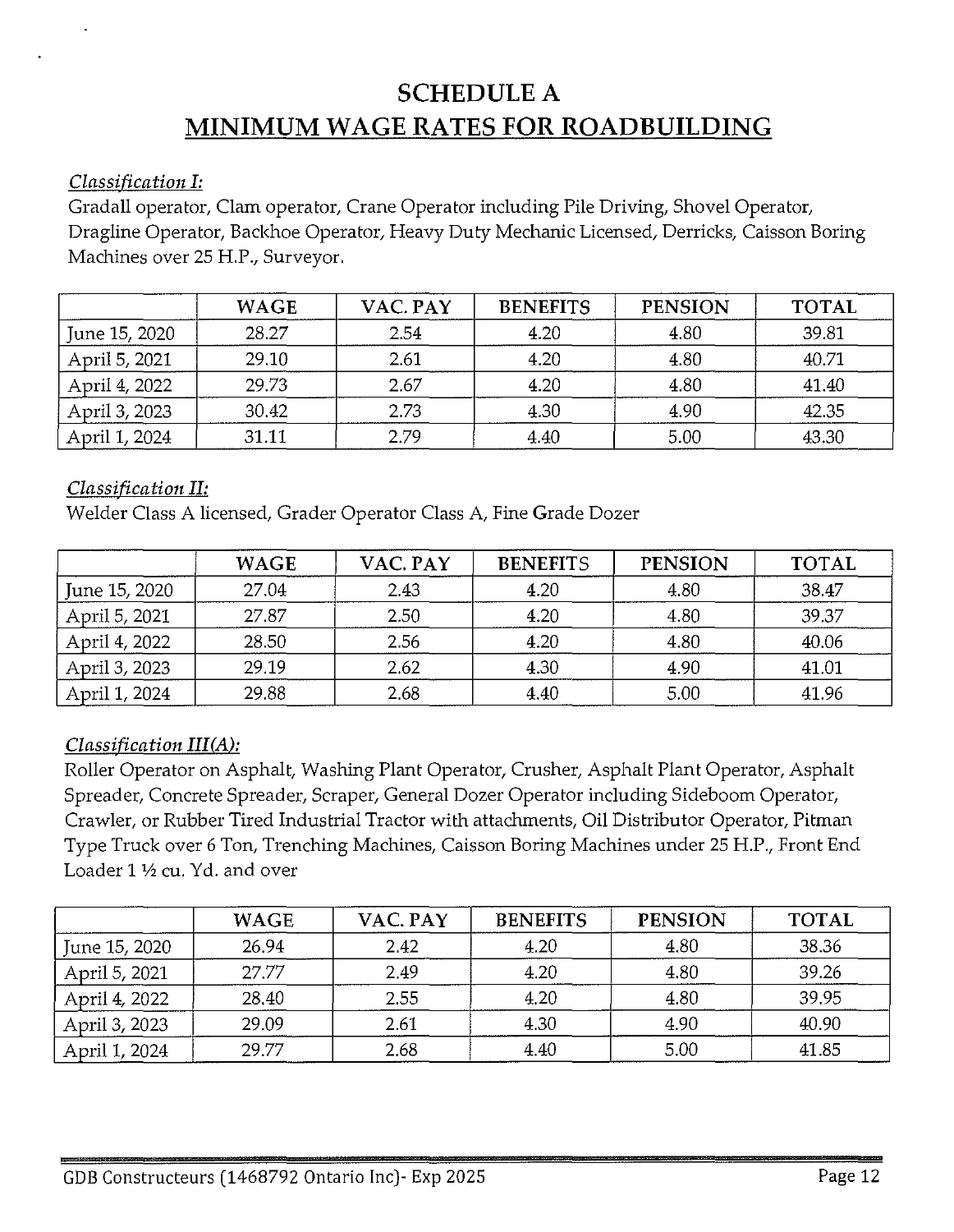## *Classification III(B):*

|               | <b>WAGE</b> | VAC. PAY | <b>BENEFITS</b> | <b>PENSION</b> | <b>TOTAL</b> |
|---------------|-------------|----------|-----------------|----------------|--------------|
| June 15, 2020 | 24.66       | 2.22     | 4.20            | 4.80           | 35.88        |
| April 5, 2021 | 25.49       | 2.29     | 4.20            | 4.80           | 36.78        |
| April 4, 2022 | 26.12       | 2.35     | 4.20            | 4.80           | 37.47        |
| April 3, 2023 | 26.81       | 2.41     | 4.30            | 4.90           | 38.42        |
| April 1, 2024 | 27.50       | 2.47     | 4.40            | 5.00           | 39.37        |

#### Float Driver over 25 tons

## *Classification IV:*

Improver Mechanic, Curb Machine Operator, Boiler Fireman, Front End Loader under 1 ½ cu. Yd., Grader Operator Class B, Improver Welder, Chip Spreading Machine Operator, Off Highway Type Earth & Rock Vehicle, Zoom Boom

|               | <b>WAGE</b> | VAC. PAY | <b>BENEFITS</b> | <b>PENSION</b> | <b>TOTAL</b> |
|---------------|-------------|----------|-----------------|----------------|--------------|
| June 15, 2020 | 23.48       | 2.11     | 4.20            | 4.80           | 34.59        |
| April 5, 2021 | 24.31       | 2.18     | 4.20            | 4.80           | 35.49        |
| April 4, 2022 | 24.94       | 2.24     | 4.20            | 4.80           | 36.18        |
| April 3, 2023 | 25.63       | 2.30     | 4.30            | 4.90           | 37.13        |
| April 1, 2024 | 26.32       | 2.36     | 4.40            | 5.00           | 38.08        |

## *Classification V:*

Fuel and Lubricant Vehicle, Water Spreader Operator, Float 25 tons and under, Compactor and Roller Operator (on grade),Boom Truck Operator, Auger 8" and over, Pitman Type truck 6 tons and under, Skid Steer

|               | <b>WAGE</b> | VAC. PAY | <b>BENEFITS</b> | <b>PENSION</b> | <b>TOTAL</b> |
|---------------|-------------|----------|-----------------|----------------|--------------|
| June 15, 2020 | 22.95       | 2.06     | 4.20            | 4.80           | 34.01        |
| April 5, 2021 | 23.77       | 2.14     | 4.20            | 4.80           | 34.91        |
| April 4, 2022 | 24.41       | 2.19     | 4.20            | 4.80           | 35.60        |
| April 3, 2023 | 25.10       | 2.25     | 4.30            | 4.90           | 36.55        |
| April 1, 2024 | 25.78       | 2.32     | 4.40            | 5.00           | 37.50        |

## *Classification VI:*

Oiler & Greaser, Farm Tractor Operator (When used for excavation or compaction), Mechanic's Helper, Surveyor Helper, Pumpman

|               | <b>WAGE</b> | VAC. PAY | <b>BENEFITS</b> | <b>PENSION</b> | <b>TOTAL</b> |
|---------------|-------------|----------|-----------------|----------------|--------------|
| June 15, 2020 | 22.30       | 2.00     | 4.20            | 4.80           | 33.30        |
| April 5, 2021 | 23.12       | 2.08     | 4.20            | 4.80           | 34.20        |
| April 4, 2022 | 23.76       | 2.13     | 4.20            | 4.80           | 34.89        |
| April 3, 2023 | 24.44       | 2.20     | 4.30            | 4.90           | 35.84        |
| April 1, 2024 | 25.13       | 2.26     | 4.40            | 5.00           | 36.79        |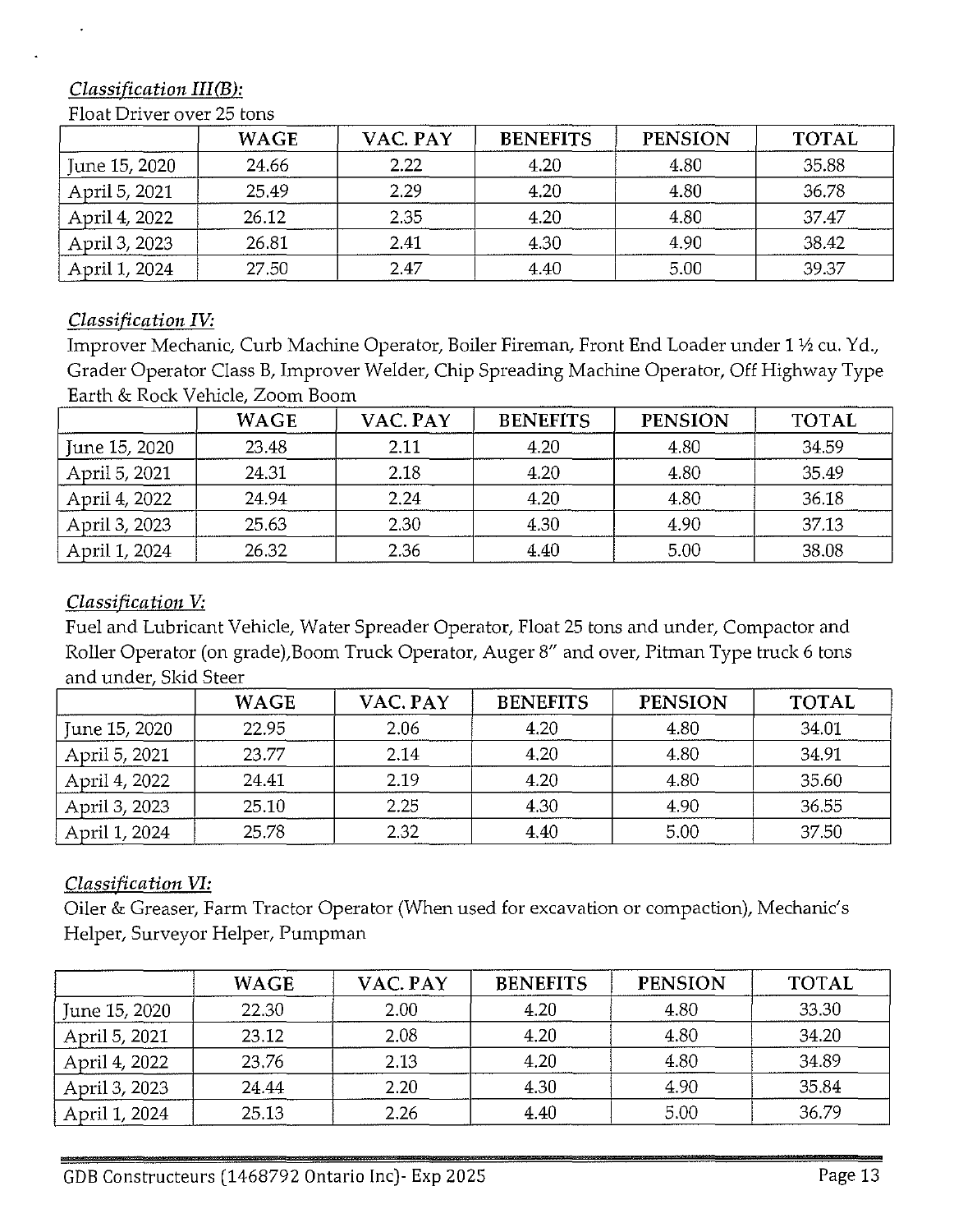## **SCHEDULE** A **ROADBUILDING**

IT IS HEREBY AGREED TO BY THE PARTIES TO THIS AGREEMENT, THAT THIS SCHEDULE FORMS PART OF THIS AGREEMENT ON ALL ROADBUILDING:

1. The normal work week shall begin on Monday and end of Friday and shall consist of fiftyfive (55) hours. Additional hours will be paid at one and a half (1 $\frac{1}{2}$ ) times the regular pay.

Overtime at the rate of double the employees currently hourly rate shall be paid to all employees for all work performed on Sundays and on the statutory Holidays listed.

It is agreed to by the parties that on some projects, it may be beneficial to the Employees and the Employer to modify the hours of work. This may be considered and, if mutually agreed to by the parties, instituted on a project by project basis.

- 2. The Company will not discriminate against any employees because of his failure to work on Saturdays.
- 3. It is agreed that where employees are engaged on emergency work, overtime rates shall not apply.
- 4. Shift Premium

For all work on a second and/or third shift, a premium of one dollar (\$1.00) per hour shall be paid, over and above the regular rate of pay.

5. Co-operation

It is agreed that no present employees shall suffer a reduction in his rate of wages, vacation and statutory holiday allowance and Health and Welfare Benefits through the introduction of this Collective Agreement.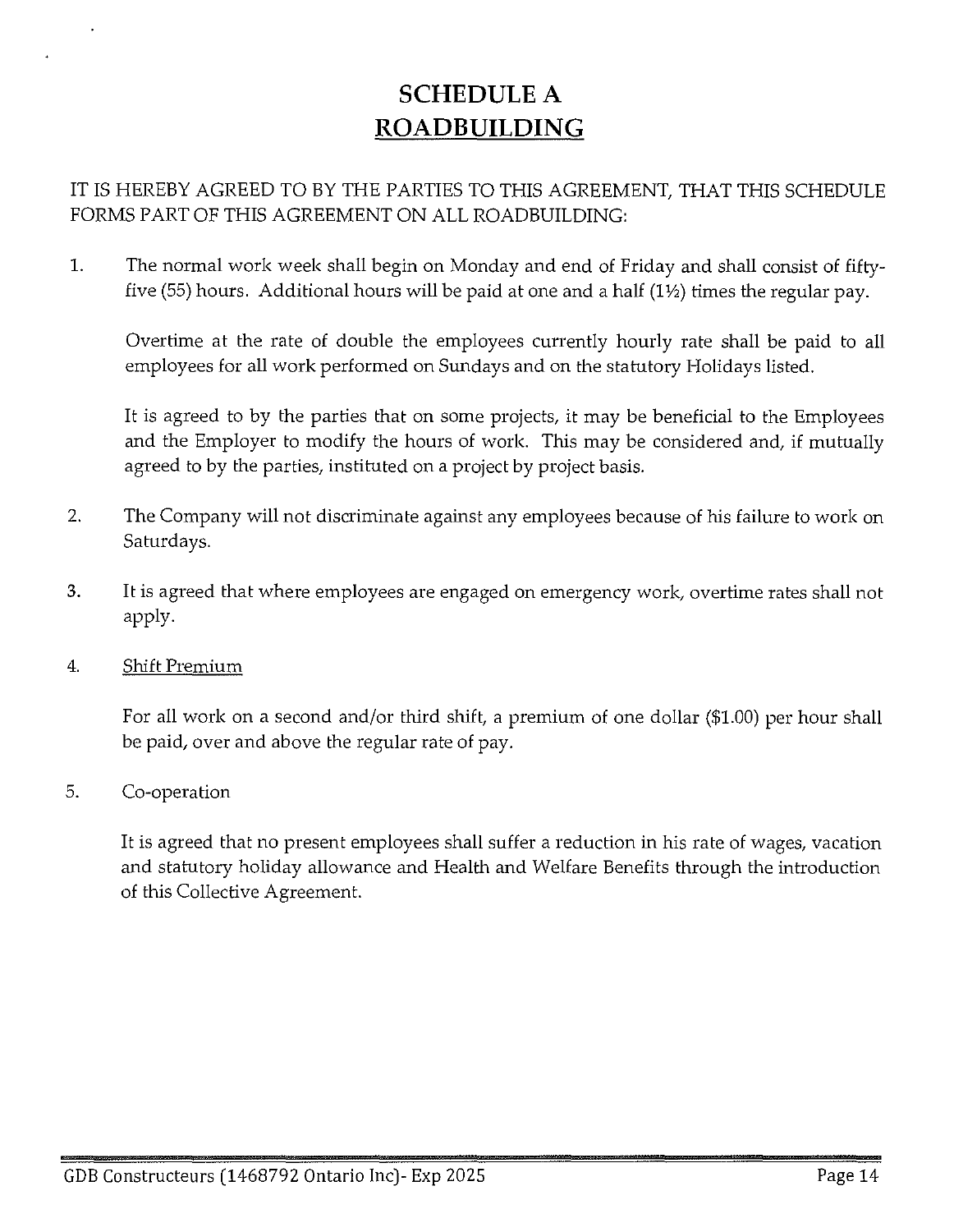## **SCHEDULEB**

## **MINIMUM WAGE RATES FOR SEWER AND WATERMAIN WORK**

## *Classification I:*

Gradall Operator, Clam Operator, Crane Operator including Pile Driving, Shovel Operator, Dragline Operator, Backhoe Operator, Heavy Duty Mechanic Licensed, Derricks, Caisson Boring Machines over 25 H.P., Surveyor

|               | <b>WAGE</b> | VAC. PAY | <b>BENEFITS</b> | <b>PENSION</b> | <b>TOTAL</b> |
|---------------|-------------|----------|-----------------|----------------|--------------|
| June 15, 2020 | 28.60       | 2.57     | 4.20            | 4.80           | 40.17        |
| April 5, 2021 | 29.43       | 2.64     | 4.20            | 4.80           | 41.07        |
| April 4, 2022 | 30.06       | 2.70     | 4.20            | 4.80           | 41.76        |
| April 3, 2023 | 30.75       | 2.76     | 4.30            | 4.90           | 42.71        |
| April 1, 2024 | 31.44       | 2.82     | 4.40            | 5.00           | 43.66        |

## *Classification II:*

Welder Class A licensed, Grader Operator Class A, Fine Grade Dozer

|               | <b>WAGE</b> | VAC. PAY | <b>BENEFITS</b> | <b>PENSION</b> | <b>TOTAL</b> |
|---------------|-------------|----------|-----------------|----------------|--------------|
| June 15, 2020 | 27.46       | 2.47     | 4.20            | 4.80           | 38.93        |
| April 5, 2021 | 28.29       | 2.54     | 4.20            | 4.80           | 39.83        |
| April 4, 2022 | 28.92       | 2.60     | 4.20            | 4.80           | 40.52        |
| April 3, 2023 | 29.61       | 2.66     | 4.30            | 4.90           | 41.47        |
| April 1, 2024 | 30.30       | 2.72     | 4.40            | 5.00           | 42.42        |

## *Classification III(A):*

Roller Operator on Asphalt, Washing Plant Operator, Crusher, Asphalt Plant Operator, Asphalt Spreader, Concrete Spreader, Scraper, General Dozer Operator including Sideboom Operator, Crawler, or Rubber Tired Industrial Tractor with attachments, Oil Distributor Operator, Pitman Type Truck over 6 ton, Trenching Machines, Caisson Boring Machines under 25 H.P., Front End Loader  $1 \frac{1}{2}$  cu. yd. and over

|               | <b>WAGE</b> | VAC. PAY | <b>BENEFITS</b> | <b>PENSION</b> | <b>TOTAL</b> |
|---------------|-------------|----------|-----------------|----------------|--------------|
| June 15, 2020 | 27.13       | 2.44     | 4.20            | 4.80           | 38.57        |
| April 5, 2021 | 27.96       | 2.51     | 4.20            | 4.80           | 39.47        |
| April 4, 2022 | 28.59       | 2.57     | 4.20            | 4.80           | 40.16        |
| April 3, 2023 | 29.28       | 2.63     | 4.30            | 4.90           | 41.11        |
| April 1, 2024 | 29.97       | 2.69     | 4.40            | 5.00           | 42.06        |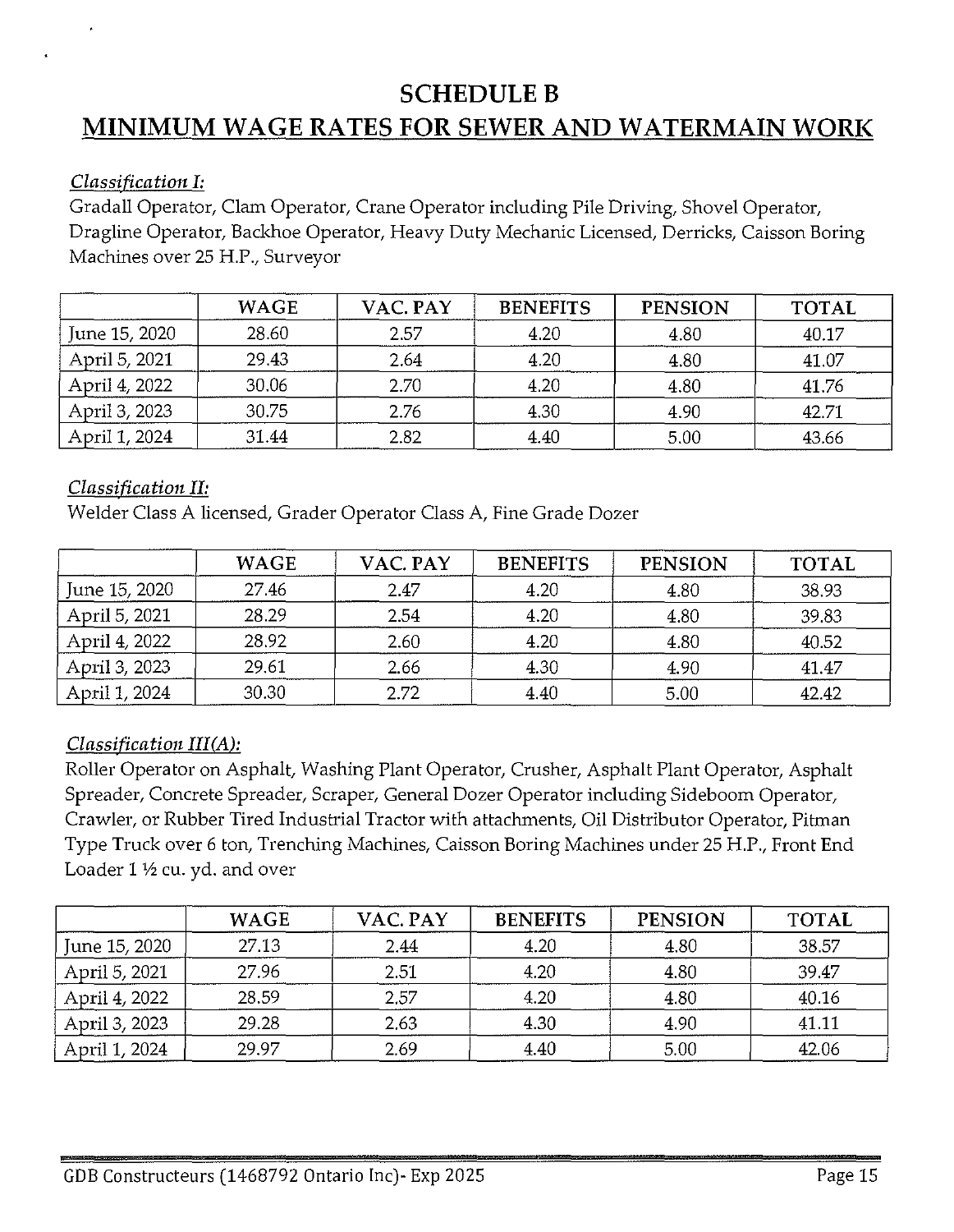## *Classification III(B):*

|               | <b>WAGE</b> | VAC. PAY | <b>BENEFITS</b> | <b>PENSION</b> | <b>TOTAL</b> |
|---------------|-------------|----------|-----------------|----------------|--------------|
| June 15, 2020 | 24.96       | 2.24     | 4.20            | 4.80           | 36.20        |
| April 5, 2021 | 25.78       | 2.32     | 4.20            | 4.80           | 37.10        |
| April 4, 2022 | 26.42       | 2.37     | 4.20            | 4.80           | 37.79        |
| April 3, 2023 | 27.11       | 2.43     | 4.30            | 4.90           | 38.74        |
| April 1, 2024 | 27.79       | 2.50     | 4.40            | 5.00           | 39.69        |

#### Float Driver over 25 tons

## *Classification IV:*

Improver Mechanic, Curb Machine Operator, Boiler Fireman, Front End Loader under 1 ½ cu. yd., Grader Operator Class B., Improver Welder, Chip Spreading Machine Operator, Off Highway Type Earth & Rock Vehicle, Zoom Boom

|               | <b>WAGE</b> | VAC. PAY | <b>BENEFITS</b> | <b>PENSION</b> | <b>TOTAL</b> |
|---------------|-------------|----------|-----------------|----------------|--------------|
| June 15, 2020 | 23.96       | 2.15     | 4.20            | 4.80           | 35.11        |
| April 5, 2021 | 24.78       | 2.23     | 4.20            | 4.80           | 36.01        |
| April 4, 2022 | 25.41       | 2.29     | 4.20            | 4.80           | 36.70        |
| April 3, 2023 | 26.10       | 2.35     | 4.30            | 4.90           | 37.65        |
| April 1, 2024 | 26.79       | 2.41     | 4.40            | 5.00           | 38.60        |

#### *Classification V:*

Fuel and Lubricant Vehicle, Water Spreader Operator, Float 25 tons and under, Compactor and Roller Operator (on grade) Boom Truck Operator, Auger 8" and over, Pitman Type Truck 6 tons and Under, Skid Steer

|               | <b>WAGE</b> | VAC. PAY | <b>BENEFITS</b> | <b>PENSION</b> | <b>TOTAL</b> |
|---------------|-------------|----------|-----------------|----------------|--------------|
| June 15, 2020 | 22.95       | 2.06     | 4.20            | 4.80           | 34.01        |
| April 5, 2021 | 23.77       | 2.14     | 4.20            | 4.80           | 34.91        |
| April 4, 2022 | 24.41       | 2.19     | 4.20            | 4.80           | 35.60        |
| April 3, 2023 | 25.10       | 2.25     | 4.30            | 4.90           | 36.55        |
| April 1, 2024 | 25.78       | 2.32     | 4.40            | 5.00           | 37.50        |

## *Classification VI:*

Oiler and Greaser, Farm Tractor Operator (When used for excavation or compaction) Mechanic's Helper, Surveyor Helper, Pumpman

|               | <b>WAGE</b> | VAC. PAY | <b>BENEFITS</b> | <b>PENSION</b> | <b>TOTAL</b> |
|---------------|-------------|----------|-----------------|----------------|--------------|
| June 15, 2020 | 22.29       | 2.01     | 4.20            | 4.80           | 33.30        |
| April 5, 2021 | 23.12       | 2.08     | 4.20            | 4.80           | 34.20        |
| April 4, 2022 | 23.75       | 2.14     | 4.20            | 4.80           | 34.89        |
| April 3, 2023 | 24.44       | 2.20     | 4.30            | 4.90           | 35.84        |
| April 1, 2024 | 25.13       | 2.26     | 4.40            | 5.00           | 36.79        |

GDB Constructeurs (1468792 Ontario Inc)- Exp 2025 CODB Constructeurs Page 16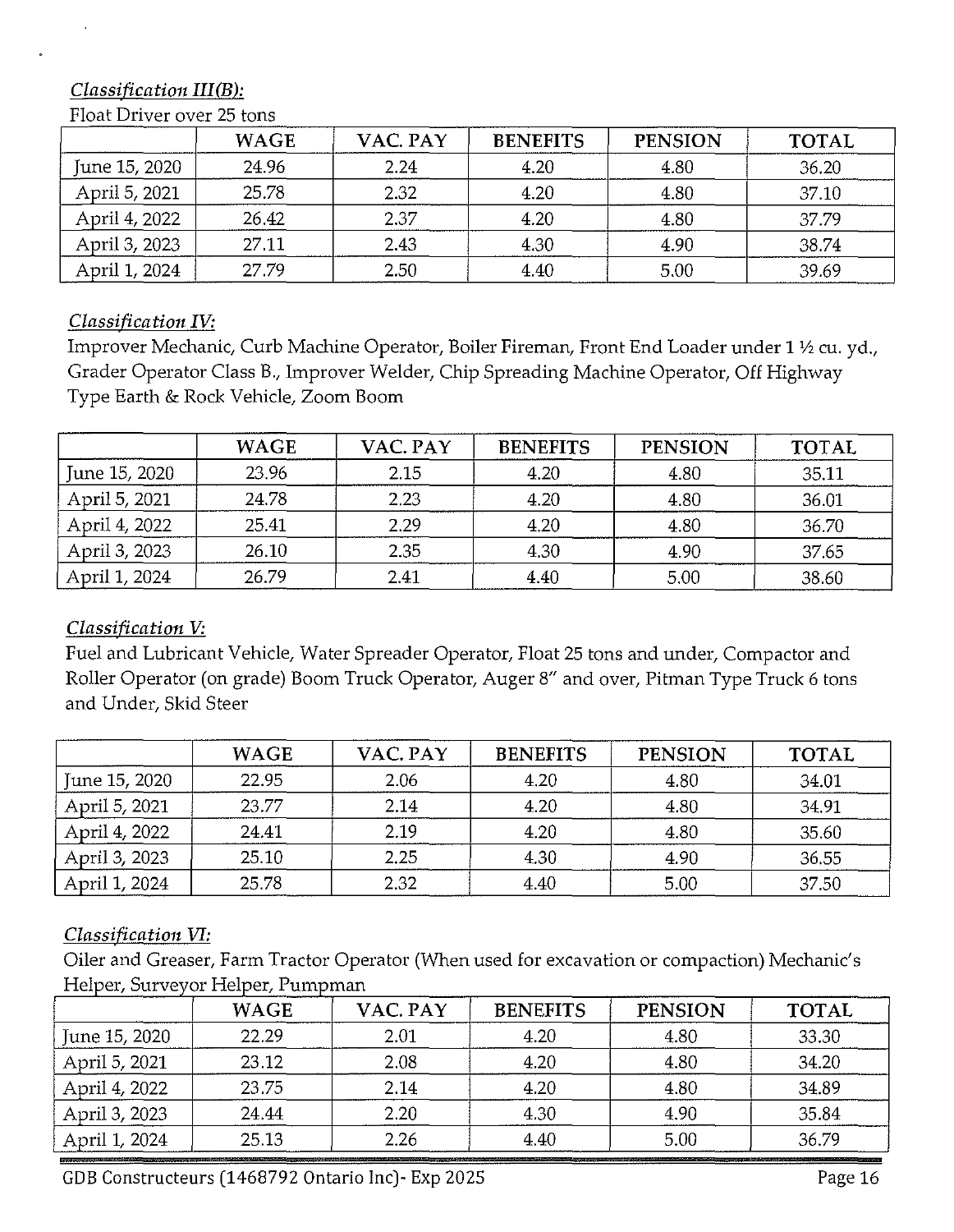## **SCEDULE B SEWER AND WATERMAIN WAGE RATES, HOURS OF WORK AND OVERTIME, STATUTORY HOLIDAYS AND VACATION PAY**

#### **1. HOURS OF WORK AND OVERTIME**

- (a) Overtime at the rate of time and one half  $(1<sup>1</sup>)$  the employee's current hourly rate shall be paid to all employees, other than watchmen, for all work performed in excess of ten (10) hours per day, Monday to Friday inclusive, excluding travelling time to and from the job.
- (b) Overtime at the rate of time and one half  $(1\frac{1}{2})$  the employee's current hourly rate shall be paid to all employees for all work performed on Saturday.
- (c) Overtime at the rate of double (2x) the employee's current hourly rate shall be paid to all employees for all work performed on Sundays and on the Statutory Holidays listed.

It is agreed to by the parties that on some projects, it may be beneficial to the Employees and the Employer to modify the hours of work. This may be considered, and if mutually agreed to by the parties, instituted on a project by project basis.

- (d) Employees will be allowed a one half (1/2) hour unpaid lunch break between 11:30 a.m. and 1:00 p.m. It is understood that no employee shall be required to work more than five (5) consecutive hours without a lunch break.
- (e) Notwithstanding (a) and (b) above, where a tender calling authority required the contractor not to work on Friday afternoon, the hours of work so lost may be made up at straight time. The contractor will notify the Union when this requirement exists, and the parties shall mutually agree on the hours of work for such projects.

#### 2. **SHIFT PREMIUM**

A shift premium of one dollar (\$1.00) per hour will be paid for all work performed on a regular scheduled second shift or third shift. The Company will not discriminate against any employees because of his failure to work on Saturdays.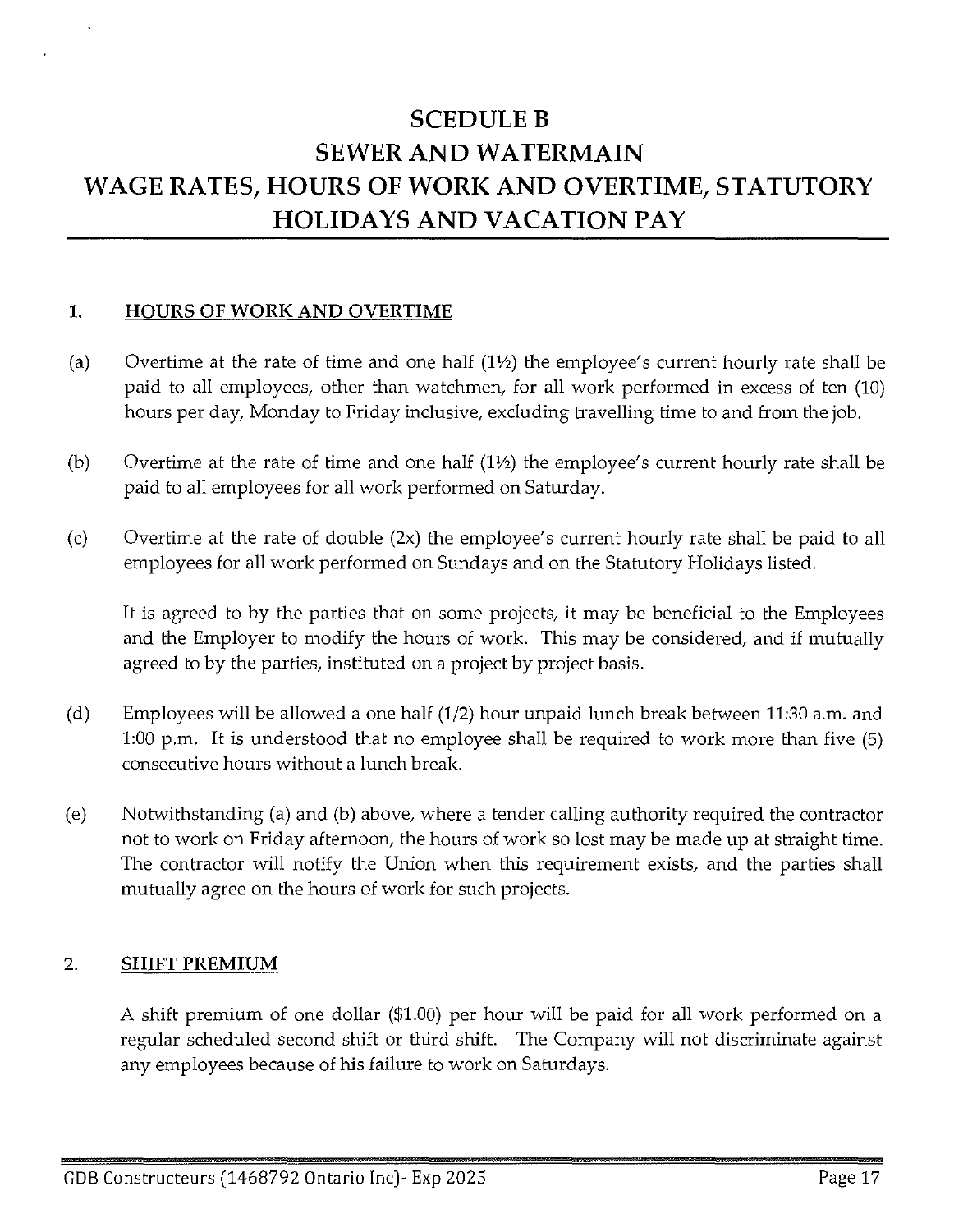## SCHEDULE "C"

## 1. **HEALTH PLAN AND PENSION PLAN**

(a) The parties hereto agree that the employee benefit plans shall be jointly trusteed by an equal number of trustees appointed by Employers and a like number of trustees appointed by the Union.

(b) The allocation of the contributions specified under the terms of the Agreement between the IUOE local 793 Members Life and Health Benefit Trust of Ontario and IUOE Local 793 Members Pension Benefit Trust of Ontario shall be as mutually agreed by the Health and Pension Trustees, and shall be distributed by an independent administrator appointed by mutual agreement of the Health and Pension Trustees.

2. (a) These monies shall be remitted in accordance with this Collective Agreement and shall be remitted by the 15<sup>th</sup> day of the month following the month in which the hours have been earned, together with supporting information entered on a Reporting Form as designated by the Trustees and at no time shall the contributions be paid directly to the employees.

(b) In the event an Employer fails to remit the contributions for the Health Plan by the  $15<sup>th</sup>$  day of the month due, the Trustees may charge interest at the rate of two percent (2%) per month for any delinquent contributions 30 days in arrears, provided the Employer has received five (5) days prior written notice to correct such delinquency.

(c) With reasonable cause, the Trustees may request an Employer to submit to them within a stipulated period of time a certified audited statement of payroll contributions to these funds for a period not to exceed the period from the effective date of this Agreement until the date the audit takes place. Such statements shall reply to the questions submitted to the Employer by the Trustees.

(d) If the Employer does not submit the certified audited statement as per the above article, the Trustees may appoint an independent Chartered Accountant to enter upon the Employer's premises during regular business hours to perform an audit of the Employer's records only with respect to the Employer's contributions or deductions to the required Employee Benefit Plan.

(e) Where the Trustees appoint an auditor the cost shall be born by the appropriate plans.

(f) In the event such audit reveals that the Employer has failed to remit contributions in accordance with the provisions of this Agreement, the Employer shall, within five (5) days of receipt of written notice from the Trustees, remit all outstanding contributions along with completed supporting contributions report forms as required by the Plan.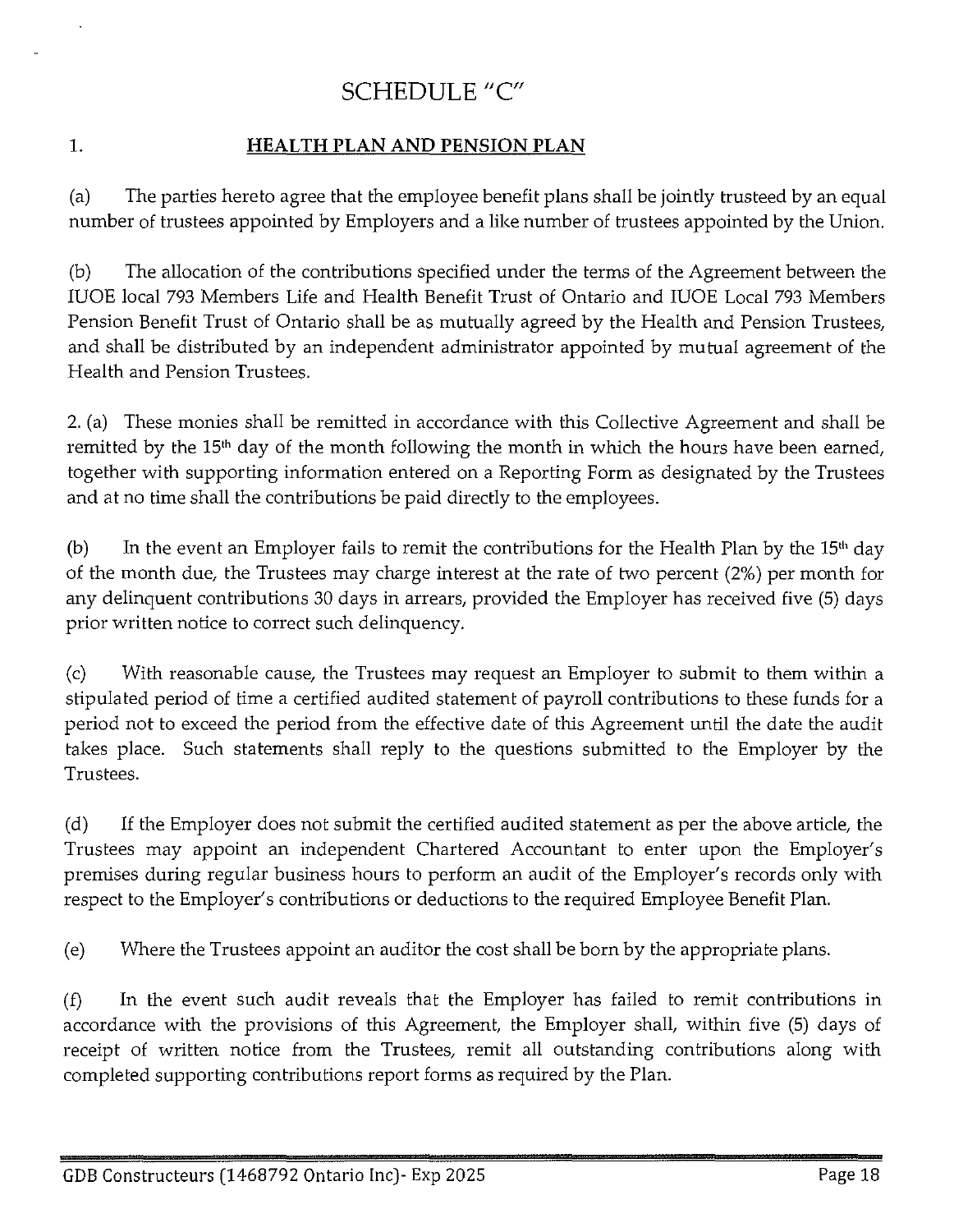(g) When the Employer fails to remit all delinquent contributions the provisions of (b) shall apply and the Union on instructions from the Trustees, shall immediately institute proceedings against the delinquent Employer under Section 124 of the Labour Relations Act of Ontario. All costs of such actions shall be born by the appropriate plan or fund unless otherwise recoverable.

(h) Where the Trustees deem an Employer to be persistently delinquent in the submission of contributions they may require the Employer to post a bond or certified cheque not to exceed \$2,500.00 to be held in trust by the Trustees for a period of time to be determined by the Trustees.

(i) If an Employer does not have any employees in his employ, he shall submit a NIL report in accordance with the provisions of previous clauses.

## **EMPLOYER LABOUR RELATIONS FUND:**

Each Employer bound by this Agreement shall contribute five cents (5¢) per hour for each hour worked by each employee covered in this Agreement as such Employer's contributions to the administrative costs of the applicable Association.

## **IUOE LOCAL** 793 **TRAINING FUND:**

The Union and the Employer agree to maintain and recognize the IUOE Local 793 Training Fund (Training Fund). The Training Fund shall be jointly trusteed by an equal number of Trustees appointed by the Employer organizations and the Union.

Apprentices shall be indentured to the Training Fund or an Employer and the Training Fund shall have full authority over the Training, Education and Movement of all Apprentices and the Union shall accept as members of the Union all apprentices who are approved by the Training Fund and indentured to the Training Fund or an Employer.

The Training Fund shall be responsible for the training, education and upgrading for all trainees and Operating Engineers.

Each Employer shall contribute thirteen cents (18¢) per hour to the Training Fund for each hour earned by each employee in his employ, to be submitted with the Pension and Health Fund payments herein provided, and to be remitted to the Training Fund for the purpose of developing and implementing programs established by the Training Fund. This contribution will increase to \$0.23, \$0.28, \$0.33 and \$0.38 in 2021, 2022, 2023 and 2024 respectively.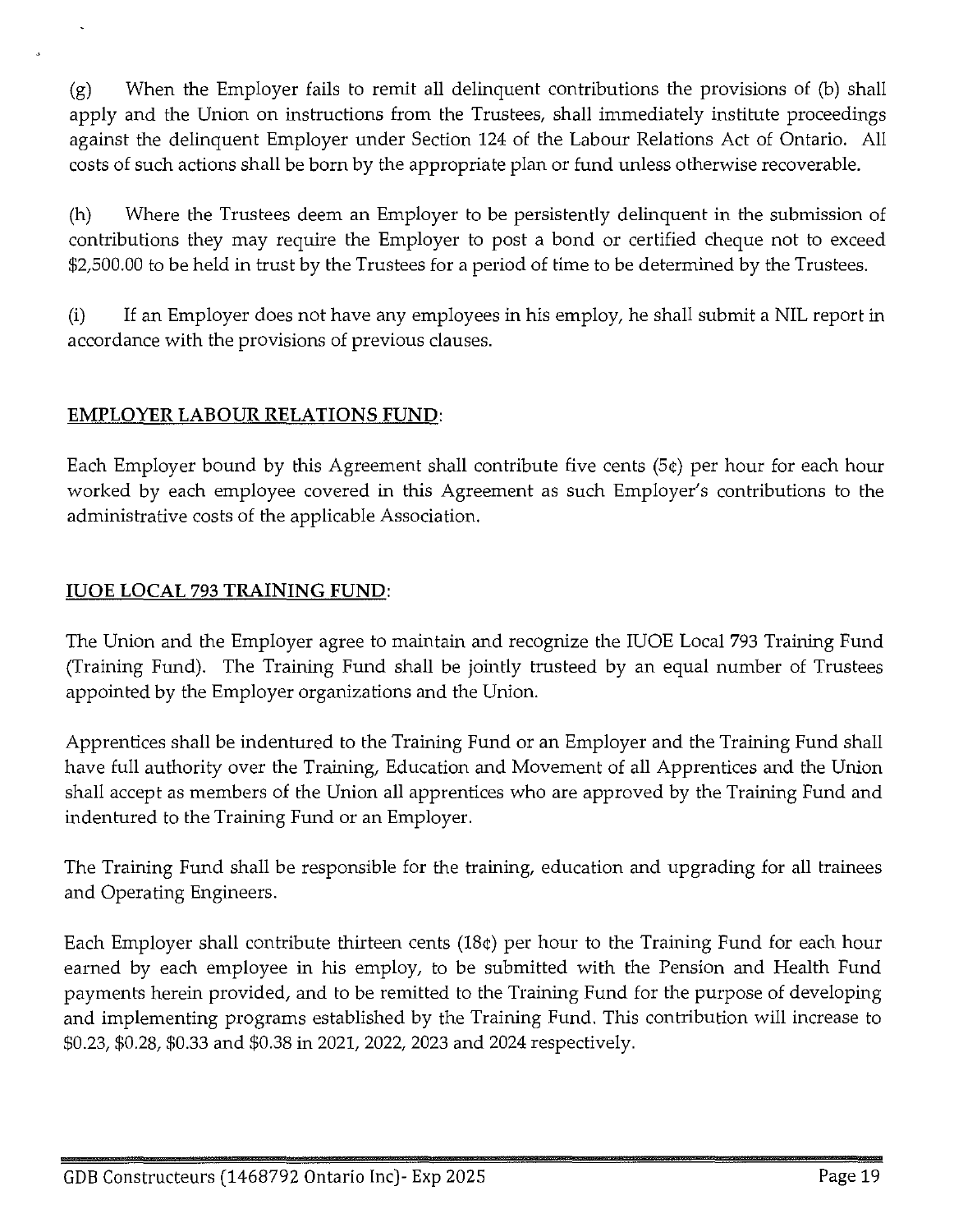## **VACATION AND STATUTORY HOLIDAY PAY:**

Vacation and Statutory Holiday Pay shall be credited weekly to each employee covered by this Collective Agreement at the rate of 9% of the gross wages earned and income tax will be deducted weekly.

It is understood and agreed that 4% of the gross wages is to be considered Vacation Pay and 5% of the gross wages is to be in lieu of Statutory Holiday Pay.

It is further understood that Vacation Pay and Statutory Holiday pay credits will be paid to employees on termination and on the first pay day of June and December in each year.

It is understood and agreed that the Statutory Holiday and Vacation Pay Credits will not exceed a total of 9% of gross wages.

Vacations may be taken at any time within the calendar year (without loss of position) and every effort shall be made to schedule vacations to benefit both the Employer and the Employee.

## **STATUTORY HOLIDAYS:**

All work performed on the following holidays shall be paid for at double (2x) the regular rate of wages:

| New Year's Day | Family Day       | Good Friday   |
|----------------|------------------|---------------|
| Victoria Day   | Canada Day       | Civic Holiday |
| Labour Day     | Thanksgiving Day | Christmas Day |
| Boxing Day     |                  |               |

Should any of the above holidays occur on a Saturday or Sunday, such holiday shall be observed on the Monday and/or Tuesday following unless changed by mutual agreement between the Employer and the Union. No work shall be performed on Labour Day except to save life, limb, or property.

#### **DUES, FEES AND ASSESSMENTS:**

All dues, fees and assessments so deducted shall be remitted together with Benefit contributions as set out in this Agreement, on or before the  $15<sup>th</sup>$  day of the month, following the month in which such deductions were made. The Employer shall, when making all remittances to the Union, identify employees both by name and Social Insurance Number and indicate the amount deducted from each employee.